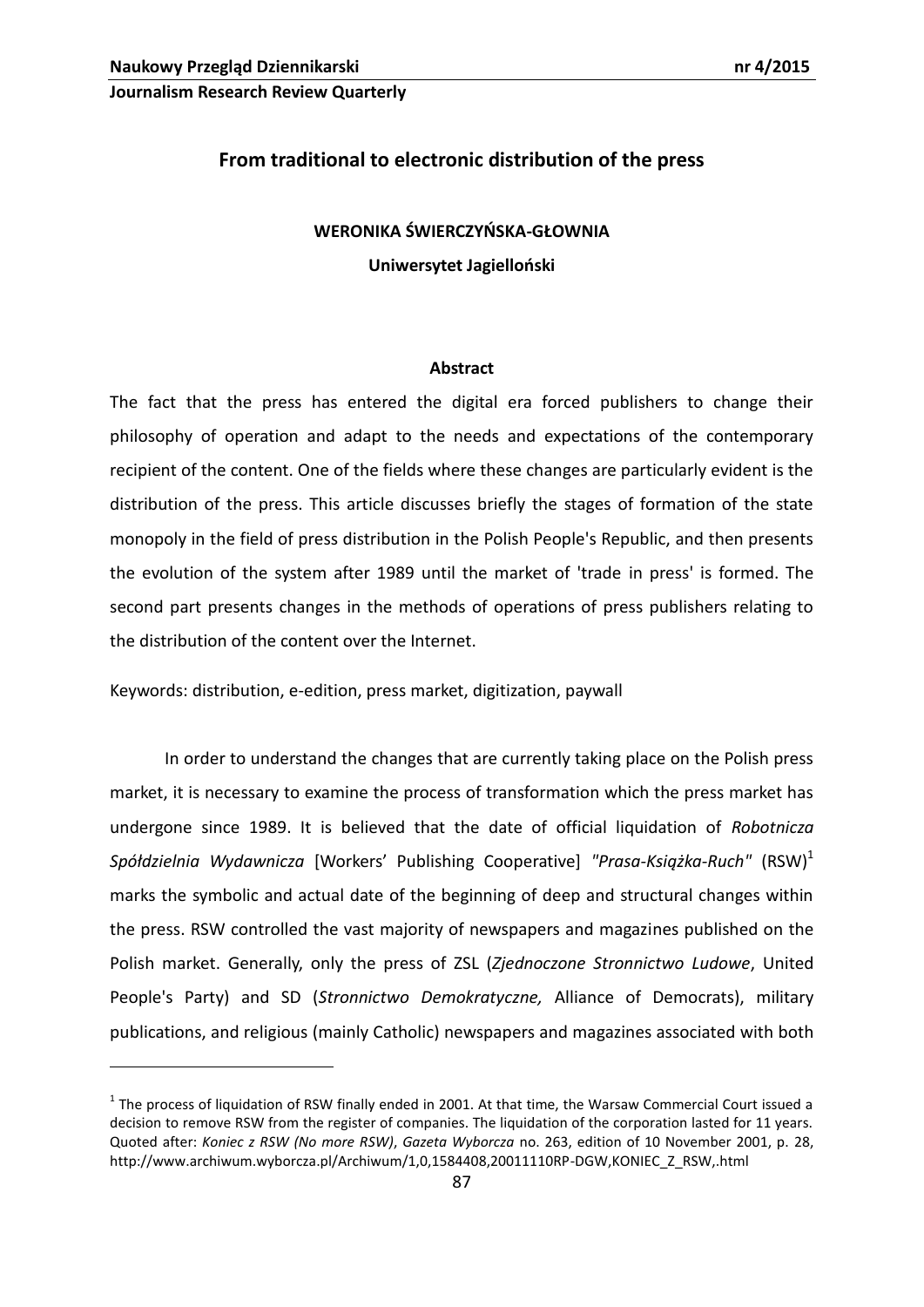## **Journalism Research Review Quarterly**

the hierarchy and the PAX Association or with *Społeczny Instytut Wydawniczy* [Social Publishing Institute] "Znak" escaped its influence<sup>2</sup>. It should also be noted that at that time RSW was, among other things, the largest publishing corporation in this part of Europe. It carried out publishing, printing, trade, cultural, educational, and distribution operations. It was an organization of a total nature; it manufactured its products, and dealt with their distribution and marketing. In fact, ninety percent of the press publishing market belonged to RSW; it was also a monopolist in the field of printing and distribution<sup>3</sup>.

In 1990, the future and functioning of RSW belonged to the issues raised by the Solidarity during the "Round Table" debates. In the end, the Act on Liquidation of RSW came into force on April 6, 1990. The main intention of the Act was to demonopolize the existing and to create a new, independent and pluralistic press market. The legislator provided for that this task was to be carried out by the Liquidation Committee appointed by the Prime Minister. As a result of operations of the Liquidation Committee, thirteen months after its appointment, the press monopoly of the State ceased to exist in the summer of 1991<sup>4</sup>. As noted by Tomasz Mielczarek, the main consequence of the liquidation of RSW was ideological demonopolization and depoliticization of the Polish information press, which was accompanied by the depletion of the offer<sup>5</sup>. At the same time, there were launched multidimensional transformations in the Polish press market. They were accompanied by a drastic slump in readership and radical changes in the philosophy and principles of distribution of the printed press.

The slump in readership was also directly associated with the deregulation of the press distribution system. As it is indicated by Jan Kania, distribution constitutes part of a larger system – the press market. It occupies a necessary and important place within the

<sup>2</sup> T. Leszkowski *Prasa na gruzach partyjnego koncernu. Likwidacja RSW "Prasa-Książka-Ruch" (The Press on the Ruins of a Party-Related Corporation. Liquidation of RSW "Prasa-Książka-Ruch")* [http://histmag.org/Prasa](http://histmag.org/Prasa-na-gruzy-partyjnego-koncernu.-Likwidacja-RSW-Prasa-Ksiazka-Ruch-8099)-nagruzy-[partyjnego](http://histmag.org/Prasa-na-gruzy-partyjnego-koncernu.-Likwidacja-RSW-Prasa-Ksiazka-Ruch-8099)-koncernu.-Likwidacja-RSW-Prasa-Ksiazka-Ruch-8099. Viewing date: 9 March 2015 <sup>3</sup> http://smkozak.w.interia.pl/books/likwidacjapzpr1.pdf

<sup>&</sup>lt;sup>4</sup> K. Schliep *Prywatyzacja prasy (Privatization of the Press) [in:] Media i dziennikarstwo w Polsce 1989-1995 (Media and journalism in Poland 1989-1995)* G.G. Kopper, I Rutkiewicz, K.Schliep (eds.), Ośrodek Badao Prasoznawczych Uniwersytetu Jagiellońskiego, Krakow 1996, p. 129 et seg.

<sup>5</sup> T. Mielczarek *Raport o śmierci polskich gazet (Report on death of Polish newspapers)*, Warszawa 2012, p. 23 et seq.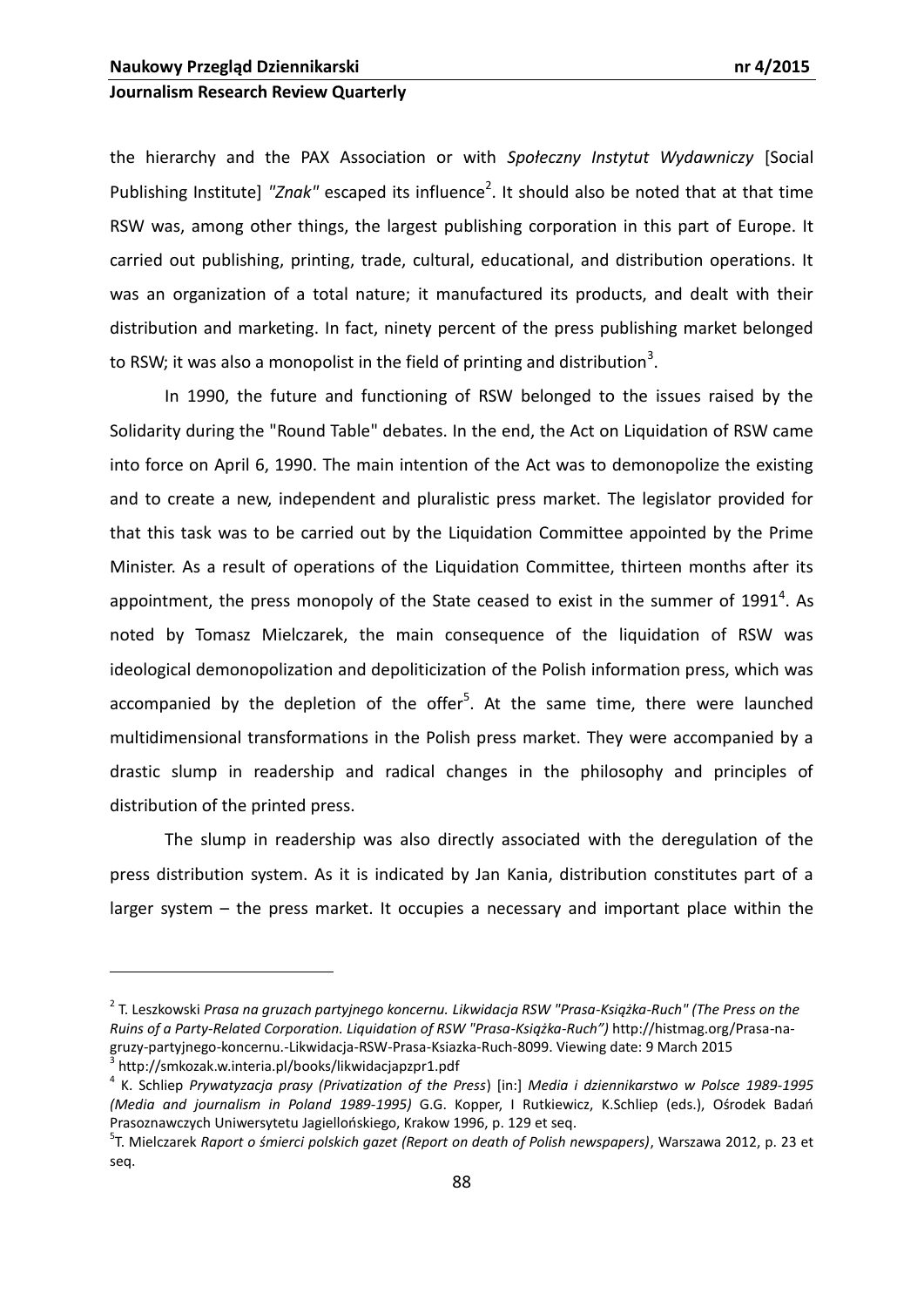system as a subsystem with specific tasks<sup>6</sup>. In the *Dictionary of media terminology* (Słownik terminologii medialnej), press distribution is defined as a regular distribution of editions of newspapers and magazines in the form of subscription or copy sales carried out in newsagents and shops, etc., and in the form of door-to-door sales. Distribution may be carried out by the publisher on its own or may be entrusted to an institution specialized in this field<sup>7</sup>. This definition also embeds the distribution in the market space and assigns it with sale and distribution tools. As it is further noted by Kania, the press market is part of the entire national media system. These dependency relationships cause that the properties of the media system functioning at a given time have a decisive impact on the organization of the distribution system. Therefore, a thesis can be advanced that the press market, and thus the distribution system are determined by the media system model predominant at a given time<sup>8</sup>. Therefore, along with the reform of the media system in Poland after 1989, the press market was also changing dynamically, and the distribution system underwent transformation therewith.

When discussing the issue of distribution of the printed press in Poland, it is impossible to omit the historical background, which influenced significantly the shape of this sector for the following decades.

The tradition of press distribution in Poland dates back to 1918. At that time, Jan Gebethner and Jakub Mortkowicz, well-known booksellers, established *Polskie Towarzystwo Księgarni Kolejowych RUCH* (Polish Society of Railway Bookstores RUCH). Their company was based on a modern format of tobacconists – retailers offering newspapers, tobacco and other small goods located at stations<sup>9</sup>. The press distribution in Poland after the Second World War was decentralized. Various publishing houses, private companies, as well as the so-called newsboys were engaged in the distribution. However, the process of distribution

<sup>6</sup> J. Kania *Wpływ zmian w kolportażu na sprzedaż dzienników i czasopism w Polsce (The impact of changes in distribution on the sale of newspapers and magazines in Poland*), *Zeszyty Prasoznawcze* no. 3-4/2008, Krakow 2008, p. 154 et seq.

<sup>&</sup>lt;sup>7</sup> W. Pisarek, Z. Bauer, E. Chudziński, K. Wolny-Zmorzyński (ed.) Słownik Terminologii medialnej (Dictionary of *media terminology)*, UNIVERSITAS, Krakow, 2006, p. 96.

<sup>8</sup> . J. Kania *Wpływ* …, op.cit.

<sup>9</sup> http://ruch.com.pl/o-nas/o-firmie/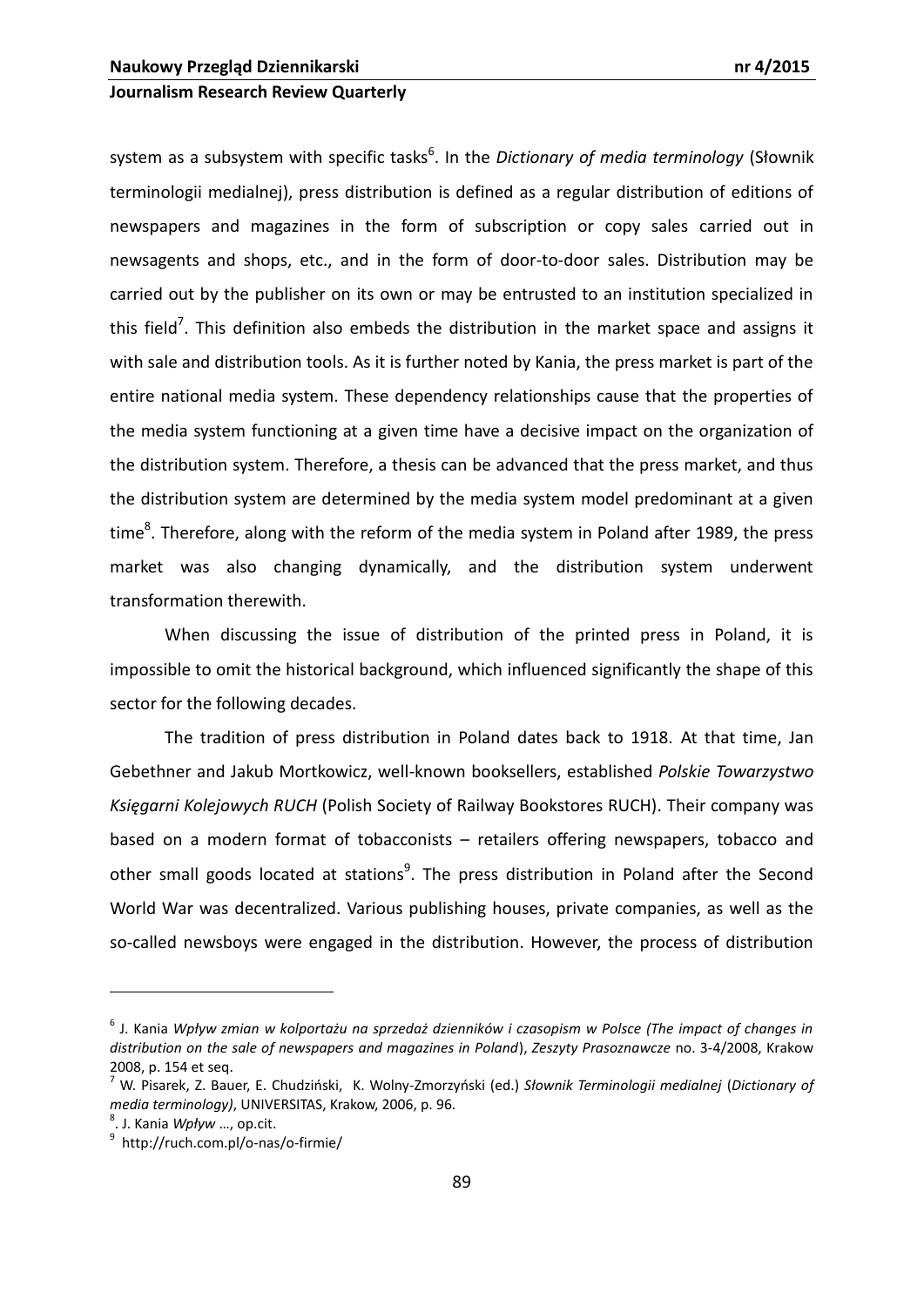centralization began as early as in 1949. On December 20, 1949, an agreement was signed as a result of which there was created a multi-facility Panstwowe Przedsiębiorstwo *Kolportażowe "Ruch" (Distribution State Enterprise "Ruch")*, subordinate to the Ministry of Post Service and Telegraphs and, in the area of coordination of publishing and distribution issues, to the President of the Council of Ministers. The establishment of a single enterprise responsible for distribution of the press and elimination of other entities due to granting exclusive rights in this regard were to facilitate the centralized control of the press distribution. The next step was the creation of *Centrala Kolportażu Prasy i Wydawnictw "Ruch"* (Central Office for Distribution of Press and Publications "Ruch") in March 1953, which was superior to distribution enterprises called henceforth press and book dissemination enterprises<sup>10</sup>. In the 1960s, "Ruch" was a thriving enterprise, using its monopoly in a skilful manner. Regardless of what the motives of such a policy were, "fresh" newspapers could be acquired in the remotest corner of the country. "Ruch" built village book and press clubs at its own expense<sup>11</sup>.

The progressing centralization of the entire economy also affected the production and dissemination of the press. In 1969, in place of the Central Office for Distribution of Press and Books "Ruch", the Union for Dissemination of Press and Books "Ruch"<sup>12</sup> *(Zjednoczenie Upowszechniania Prasy i Książki "Ruch")* was created. On January 1, 1973 the state enterprise "Ruch" was absorbed by the concern RSW "Prasa-Książka-Ruch" although the move had no legal grounds<sup>13</sup>.

This gave the new entity virtually monopoly in distribution<sup>14</sup>. The collapse of trade and the crisis of the 1980s affected adversely the condition of the company, and its turnover dropped dramatically, pushing "Ruch" on the verge of bankruptcy. In 1989, the situation of

<u>.</u>

<sup>10</sup> M.M Siuda *Kolportaż oraz upowszechnianie prasy na Kielecczyźnie w latach 1945-1952 (Distribution and dissemination of the press in the Kielce region in the years 1945-1952)*, Volume 2/13, Kielce 2010, p. 81 et. seq.

<sup>11</sup> *Czy zanim (Whether before), Gazeta Wyborcza* no. 635, edition of 18 July 1991, p. 12,", *Rocznik Bibligraficzno-Poznawczy*

[http://www.archiwum.wyborcza.pl/Archiwum/1,0,6060691,19910718RP-DGW,Czy\\_zanim,.html](http://www.archiwum.wyborcza.pl/Archiwum/1,0,6060691,19910718RP-DGW,Czy_zanim,.html) (date of access: 15 November 2015)

<sup>12</sup> M.M Siuda *Kolportaż ….*, op.cit.

**<sup>13</sup>** RSW Prasa-Książka-Ruch was established in 1973, after the merger of RSW Prasa, the largest press publisher in Poland with the Książka i Wiedza publishing house, as well as the Ruch distrubition company.

<sup>14</sup> S. Bratkowski, *Ruszyd "RUCH" (To Move "Ruch"), Gazeta Wyborcza* no. 223, edition of 07/03/1990, p. 5, http://www.archiwum.wyborcza.pl/Archiwum/1,0,6017908,19900307RP-DGW,Ruszyc\_RUCH,.html.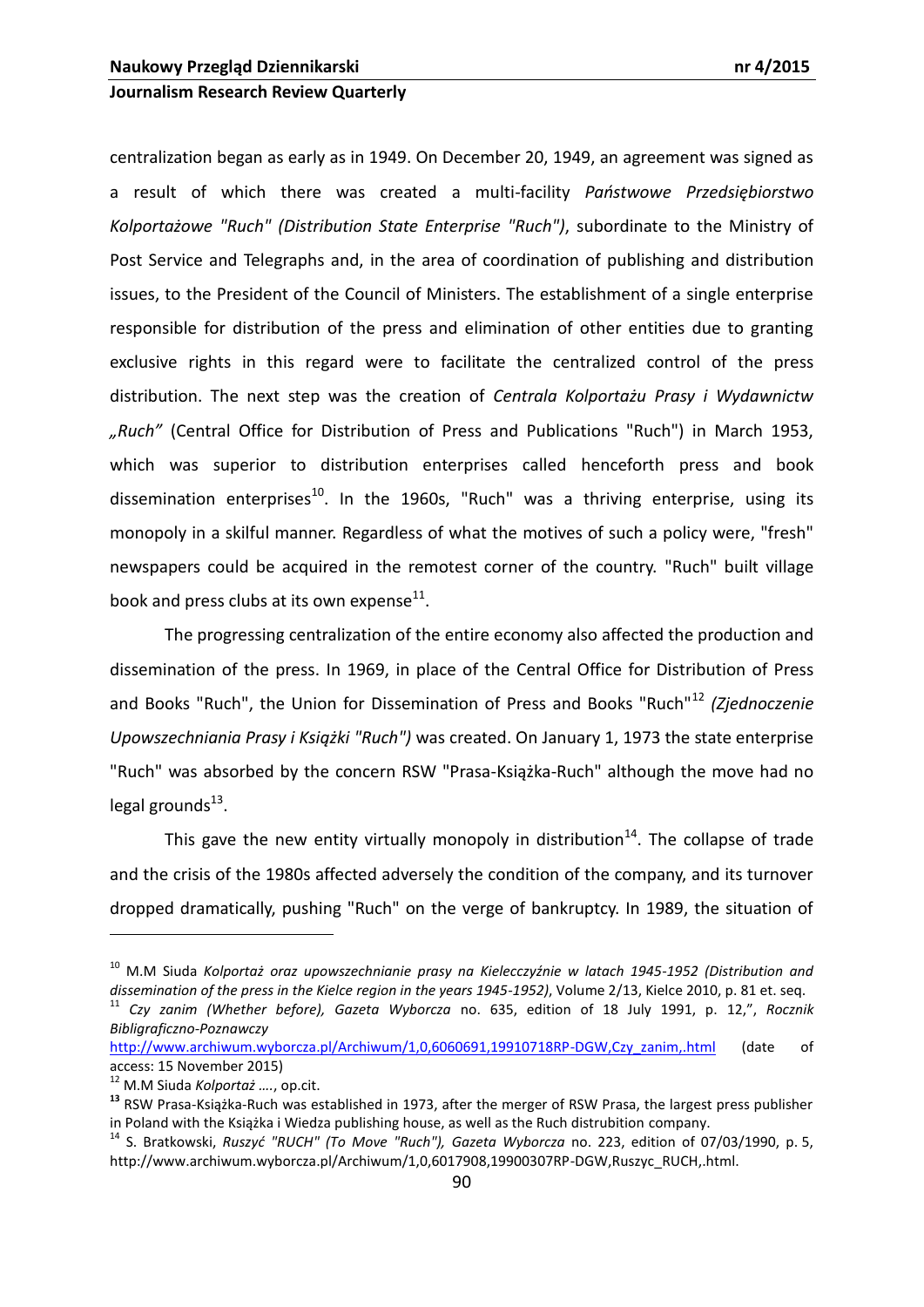1

## **Journalism Research Review Quarterly**

"Ruch" was just catastrophic. The number of newsagents was decreasing. The margin that was collected by "Ruch" was high and, what is important, diversified. A lower rate was applied to its own publications, and a higher one to publications of external companies. Moreover, as a monopolist, "Ruch" did not care for its contractors, especially those with publications of low circulation, weaker magazines and those that should reach specific circles and newsagents. There was no issue of the circulation control or any sensible circulation policy<sup>15</sup>. It is worth noting that in 1990, "Ruch" had a network of 22.2 thousand newsagents<sup>16</sup>. Thus, when in 1990, at the seat of the RSW Liquidation Committee, a presentation was held of beautiful and colourful kiosks of various shapes, which were to be introduced within a year or 18 months, it raised hopes for a return to the good tradition of press distribution. However, instead of the announced changes, the property of "Ruch" fell into ruin, and the infrastructure of kiosks in Poland looked miserably in the early 1990s. Gradually, there were fewer and fewer old local kiosks, and those that were still operating received publications delayed or in an excessive or insufficient number of copies. At the same time, the prospect of a new press distribution network was ebbing away. Western companies withdrew their offerings discouraged by long waiting<sup>17</sup>. In view of these developments, the Union of Press Publishers *(Unia Wydawców Prasy)* voiced its opinion on the state of the press distribution in Poland. It was pointed out that there was no clear concept for transformation of "Ruch" and the Ministry of Industry, to which "Ruch" was subordinate, neglected the issue. What is more, it was emphasized that the press distribution was not only an economic problem of the "Ruch" company, but it also affected the freedom of expression and access to information<sup>18</sup>. However, it should be emphasized that certain attempts to solve the problem of distribution were made just after the collapse of the monopoly of RSW. The RSW

<sup>17</sup> *Czy zanim (Whether before), Gazeta Wyborcza* no. 635, edition of 18 July 1991, p. 12, [http://www.archiwum.wyborcza.pl/Archiwum/1,0,6060691,19910718RP-DGW,Czy\\_zanim,.html](http://www.archiwum.wyborcza.pl/Archiwum/1,0,6060691,19910718RP-DGW,Czy_zanim,.html) (date of access: 15 November 2015)

<sup>15</sup> D. Fikus W. Giełżyoski *Rozparcelowad molocha* (To Parcel out a Huge Corporation), *Gazeta Wyborcza* no. 116, edition of 18 October 1989, p. 5, http://www.archiwum.wyborcza.pl/Archiwum/1,0,6057196,19891018RP-DGW,Rozparcelowac\_molocha,.html

<sup>16</sup> *Koniec RSW (The End of RSW), Gazeta Wyborcza* no. 234, edition of 20 March 1990, p. 1,http://www.archiwum.wyborcza.pl/Archiwum/1,0,6018110,19900320RP-DGW,KONIEC\_RSW,.html

<sup>&</sup>lt;sup>18</sup> Bezruch w "Ruch" (A slump in "Ruch"), Gazeta Wyborcza no. 747, edition of 29 November 1991, p. 2, [http://www.archiwum.wyborcza.pl/Archiwum/1,0,6035196,19911129RP-DGW,Bezruch\\_w\\_Ruchu,.html](http://www.archiwum.wyborcza.pl/Archiwum/1,0,6035196,19911129RP-DGW,Bezruch_w_Ruchu,.html)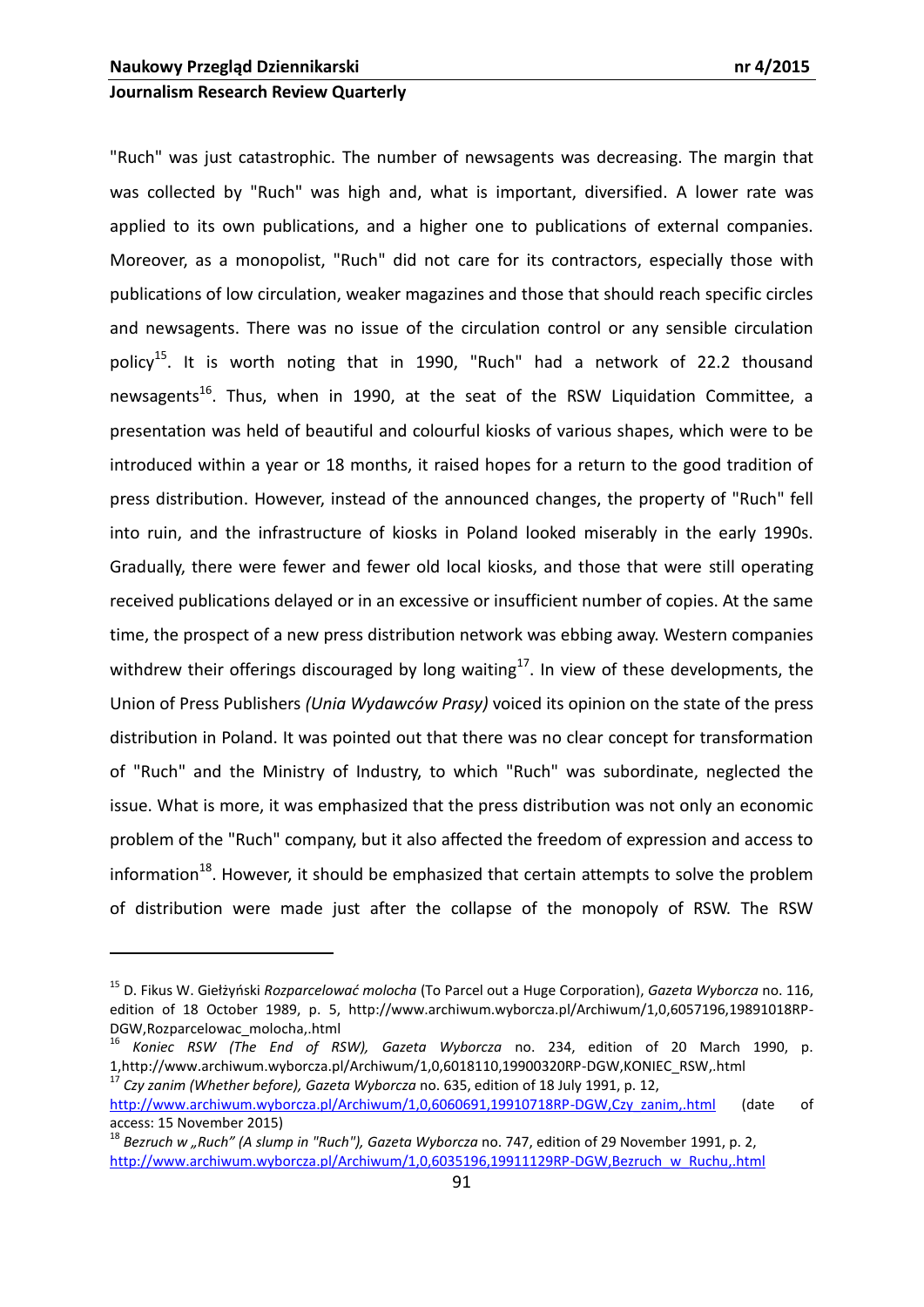Liquidation Commission proposed to transform "Ruch" into a company of the State Treasury as early as at the beginning of 1990, even before the fate of printing houses and publications was decided. There was prepared a conception for transformation. However, such a solution could not be pushed at that time. Two workers' cooperatives that were established after the liquidation of RSW attempted to take over the distribution. However, the Liquidation Commission believed that such fragmented distribution would not be able to cope with its task, and kiosks would free themselves of the press, transforming into ordinary shops<sup>19</sup>. The idea of the nationalization of press distribution was rejected likewise. Neither was accepted the proposal suggesting that "Ruch" should focus solely on wholesale and freight forwarding, and retail trade should be left to independent entrepreneurs, the market of which should be based on the principles of competition<sup>20</sup>. The idea to establish a state-owned company on the basis of "Ruch", which then would be transformed into a joint stock company by introducing foreign and domestic capital, as well as offering shares to publishers and employees, seemed to be most rational<sup>21</sup>.

Another idea for solving the issue of the press distribution was that the distribution of the press should be taken over by the postal service. Such a solution emerged in 1993. However, the problem was that only weeklies, fortnightlies, monthlies and quarterlies were to be distributed through the postal service. The postal service justified its decision on excluding newspapers from the distribution with inadequate technical preparation for delivering daily newspapers on time. According to the Union of Press Publishers, resignation of the postal service from distribution of dailies meant that residents of localities where there were no kiosks would have been generally deprived of daily newspapers. Until then, they had received newspapers along with correspondence, delivered by postmen under a contract with "Ruch"<sup>22</sup>.

Ultimately, the concept of transformation of "Ruch" into a company was

<sup>19</sup> *Czy zanim*, op.cit.

<sup>20</sup> S. Bratkowski, *Ruszyd "RUCH" (To Move "Ruch"), Gazeta Wyborcza* no. 223, edition of 07/03/1990, p. 5, http://www.archiwum.wyborcza.pl/Archiwum/1,0,6017908,19900307RP-DGW,Ruszyc\_RUCH,.html <sup>21</sup> *Czy zanim*, op.cit.

<sup>22</sup> B.Ciepłowska *Ludzie zejdźcie z drogi! (People Get out of the Way!), Gazeta Stołeczna* no. 42, edition of 19 February 1993, p. 3, http://www.archiwum.wyborcza.pl/Archiwum/1,0,11349,19930219WA-DLO,Ludzie\_zejdzcie\_z\_drogi,.html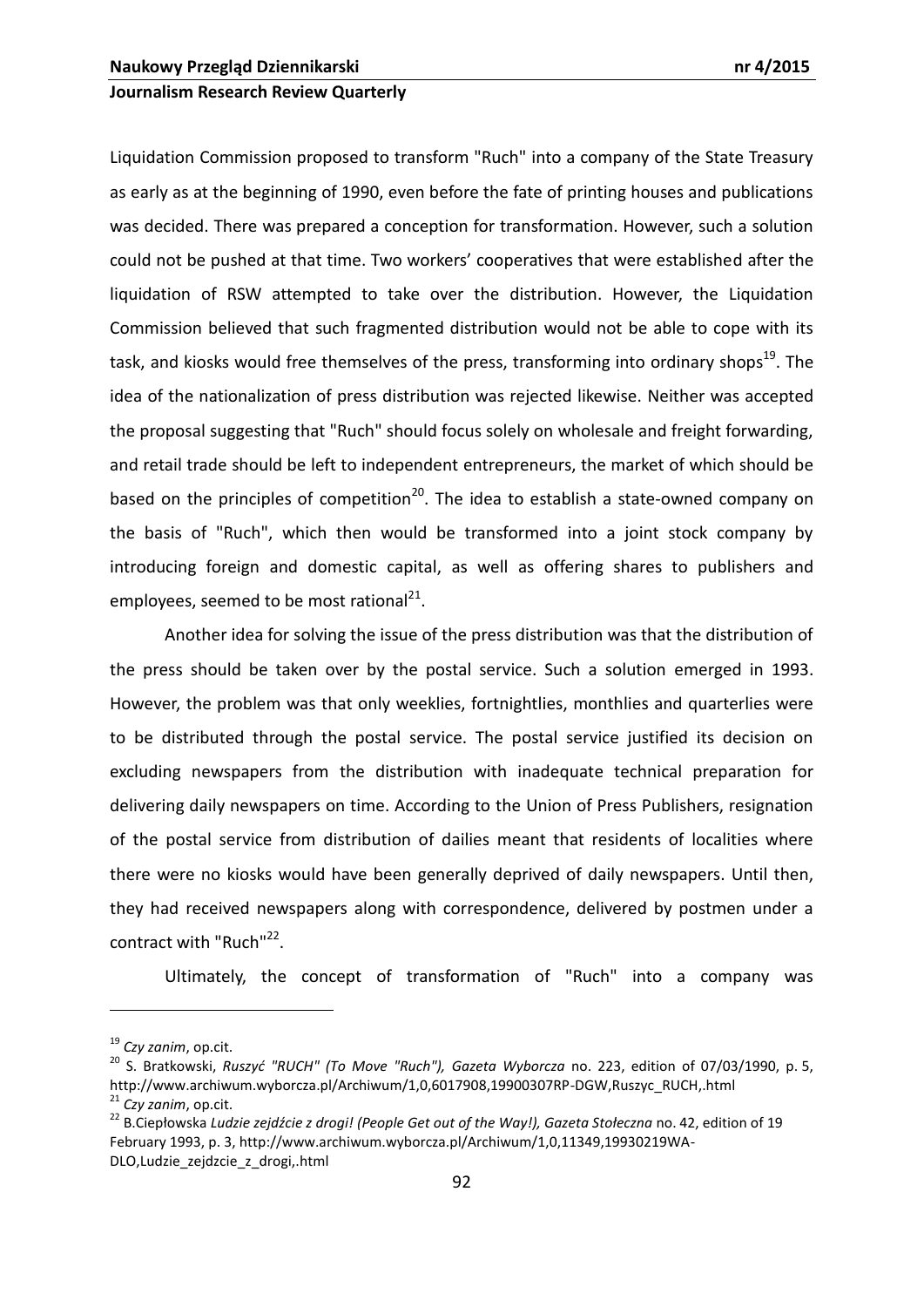reconsidered. This process was carried out in stages. The RSW corporation was liquidated by the Act of 22 March 1991. Subsequently, the RSW Liquidation Committee transferred assets of Ruch, separated from RSW, to the Minister of Industry. By its Order of 29 April 1991, the Minister of Industry, in turn, established *Przedsiębiorstwo Kolportażowo-Handlowe Ruch* (Distribution and Trade Enterprise Ruch), which was then transformed into a soleshareholder company of the State Treasury - Ruch  $S.A.^{23}$  The new company took over the assets of the liquidated RSW "Prasa-Książka-Ruch". At that time, there were created 26 branches and 188 organizational units of a lower level, which were divided into teams and branch offices servicing a wholesale and retail network<sup>24</sup>. Simultaneously, in 1991, the Kolporter company was founded, which would eventually become the largest competitor of "Ruch" in the field of press distribution.

Along with the ownership transformations and formation of the free market, the principles of press distribution were developed in Poland. As it is indicated by Jan Kania, the principles of press distribution have the nature of norms or standards adopted for application by all entities of the press market, in particular by publishers and distributors. They form a logical systemic whole intended to serve the freedom of the press and access to the press. Their application, which is emphasized by the author, results not only from the practice confirmed by the so-called distribution agreements entered into between publishers and distributors, as well as wholesale and retail distributors, but also from the popularization of all sorts of publications (professional and scientific). Therefore, these are principles known to distributors who, by entering into agreements, accept their application. Jan Kania mentions here the following principles: availability to all publishers, neutrality and equal treatment, top-down pricing, editions held by the publisher at its disposal, the distributor's right to returns. They form a complementary parity of rights and obligations of the parties to a distribution agreement, which distinguishes this type of agreements as intended exclusively for the press. In other words, each distribution agreement must take into account the

<u>.</u>

<sup>&</sup>lt;sup>23</sup> E. Szafrańska, a spokesperson of Ruch S.A. *Ruch nie z RSW (Ruch not with RSW), Gazeta Wyborcza* no. 161, edition of 13 July 1994, p. 17, http://www.archiwum.wyborcza.pl/Archiwum/1,0,157917,19940713RP-DGW,Ruch\_nie\_z\_RSW,.html

<sup>24</sup> http://ruch.com.pl/o-nas/o-firmie/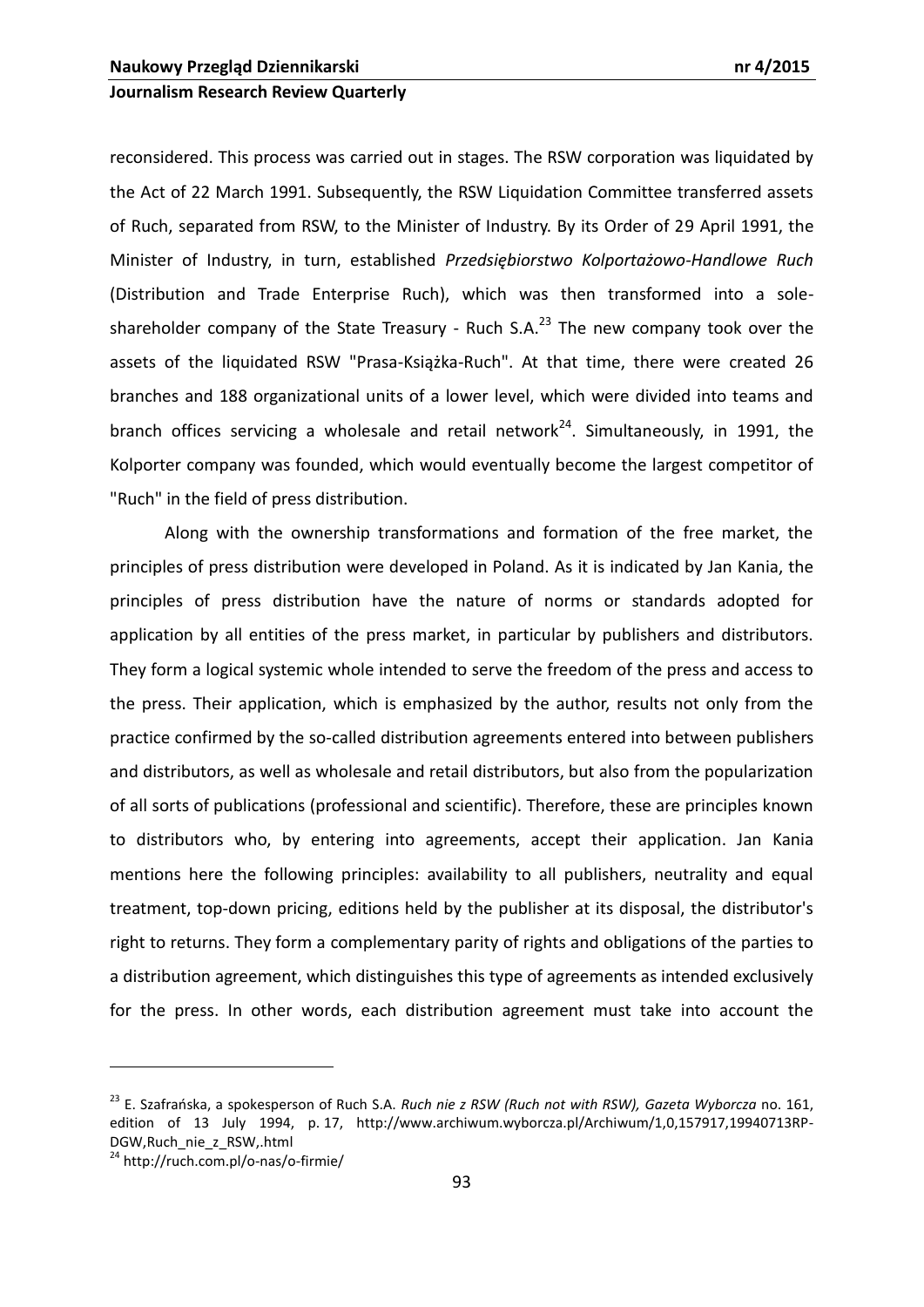principles of distribution. If it fails to include them, it is a different type of agreement (e.g. purchase and sale or brokerage agreement, etc.) $^{25}$ .

However, as the author indicates, from the beginning of the functioning of the free press market in Poland, the largest publishers have treated the distribution principles selectively. They mostly accepted those that organized settlements and guaranteed financial security. They did not pay much attention to the principle of dissemination, which is essential for the distribution. The most important issue was to stimulate competition among wholesale distributors and retailers. This orientation at fierce competition in the field of distribution resulted in a dizzying increase in the number of wholesale distribution companies in the early 1990s. Until 1996, the main focus of actions of distributors strongly competing among themselves was the general development of sales. In 1996, the Chamber of Press Publishers demonstrated almost one hundred wholesale operators engaged in distribution of newspapers and magazines, as well as a fast growing number of retail outlets, which in the end contributed to the development of the entire press market<sup>26</sup>.

In the late 1990s, the value of press sales began to stabilize, which caused a change in the direction and nature of competition among distributors, still fuelled by publishers. It turned towards the inside of the sector and underwent a phase of increasingly intense rivalry for the stabilized sales potential. As a result of this reorientation, wholesalers started to drop out of the market rapidly. Over the next few years, most of them ceased to operate, some were taken over by larger operators, and some changed completely their profile of market activity. In 2000, wholesale distribution activities were carried out by ten companies, and in 2008, a duopoly was created by and large on the market, which was held in almost 90% by Ruch and Kolporter, with only three other minor players<sup>27</sup>.

An analysis by the Chamber of Press Publishers shows that in 2012, Kolporter S.A. had a market share at the level of 46%, whereas the share of Ruch S.A. in the press distribution market was 34.4%. Others had much smaller market shares: Garmond Press 8.3%, Franpress

<sup>25</sup>.J. Kania *Wpływ* …, op.cit.

 $26$  Ibidem.

 $27$  Ibidem.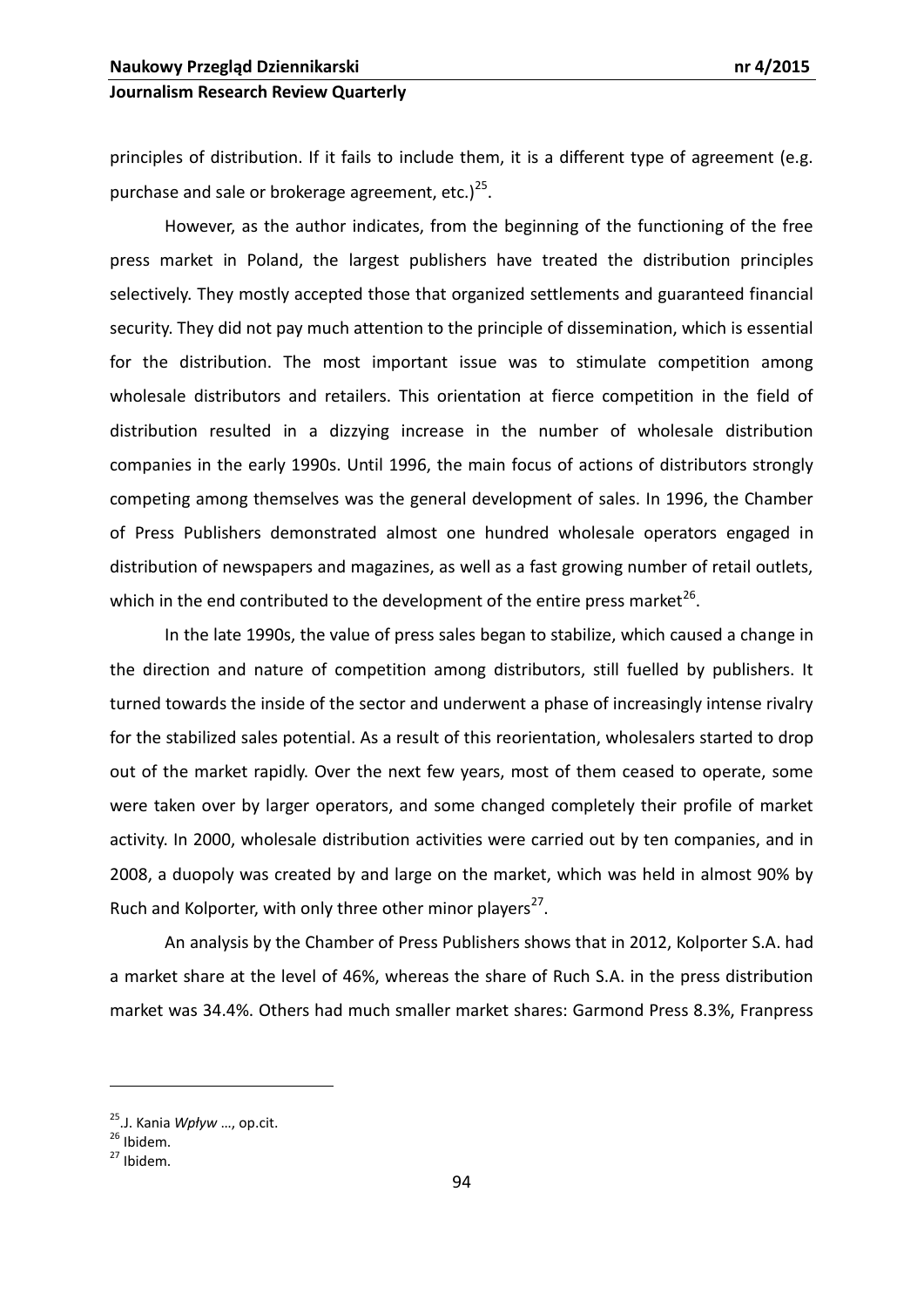1

## **Journalism Research Review Quarterly**

3.2%, Poczta Polska 2.5% Mail, Pol Perfect, a supplier to In Media, 0.6% $^{28}$ .

In the subsequent years, shares of distributors in the press distribution market were as follows: in 2013 and 2014, an undoubted leader was Kolporter, holding 49.67% of the market in 2013 and 50.15% in 2014, whereas Ruch had 32.04% and 30.46%, respectively. The third of the largest press distributors had shares at the level of 10.33% in 2013 and 13.25% in 2014. Other participants of the press distribution market achieved in total a market share of 7.96% in 2013 and 6.04% in 2014<sup>29</sup>.

Simultaneously with the evolution of the market structure of the wholesale distribution, the situation in the retail distribution was also changing dynamically.

As indicated by Walery Pisarek, sales of the press in 'retail outlets', namely the socalled kiosks, was the main channel of distribution in Poland, and subscriptions of newspapers and magazines played a relatively small role. For example, in 1994 about 90% of the press was distributed in kiosks. As emphasized by the author, in the era of the monopolistic position of RSW, a party-controlled press and publishing concern, kiosks were assigned with cultural and propaganda tasks. Although the trade in press accounted for only ten percent of their turnover, the country was evenly saturated with the network of such points of sales. During the years 1989-1994, the number of kiosks increased even further. Sales of the press in grocery stores and gas stations also developed. Moreover, new, private kiosks emerged. However, what is of importance, the distribution of outlets selling the press became less even throughout the country. It resulted from the fact that there were liquidated kiosks with too low a turnover, thus in villages and on the outskirts of towns. On the other hand, new kiosks were created in places of intense pedestrian traffic. Hence, in a

<sup>28</sup> *Kolporter zyskuje, Ruch traci (Kolporter gains, Ruch loses),* http://www.press.pl/newsy/prasa/pokaz/39385,Kolporter-zyskuje\_-Ruch-traci , date of viewing: 14 February 2015.

<sup>&</sup>lt;sup>29</sup> The analysis was based on circulations of paid titles of 26 publishers, including all - except for Spes publishers of appearing dailies. The sum of circulations of these publications corresponded to 98.6 percent of the circulations of paid titles registered by *Związek Kontroli Dystrybucji Prasy* (ZKDP) (Association for Control of Press Distribution) in February 2014. At the same time, the examined circulation constituted approx. 68 percent of circulation of all (paid and free) press titles in Poland, estimated on the basis of data of the Central Statistical Office. Source: *Kolporter liderem rynku dystrybucji prasy, Ruch traci udział w rynku (Kolporter leads on the press distribution market, Ruch loses its market share),*

[http://www.wirtualnemedia.pl/artykul/kolporter](http://www.wirtualnemedia.pl/artykul/kolporter-liderem-rynku-dystrybucji-prasy-ruch-traci-udzial-w-rynku)-liderem-rynku-dystrybucji-prasy-ruch-traci-udzial-w-rynku, date of access: 15 February 2015.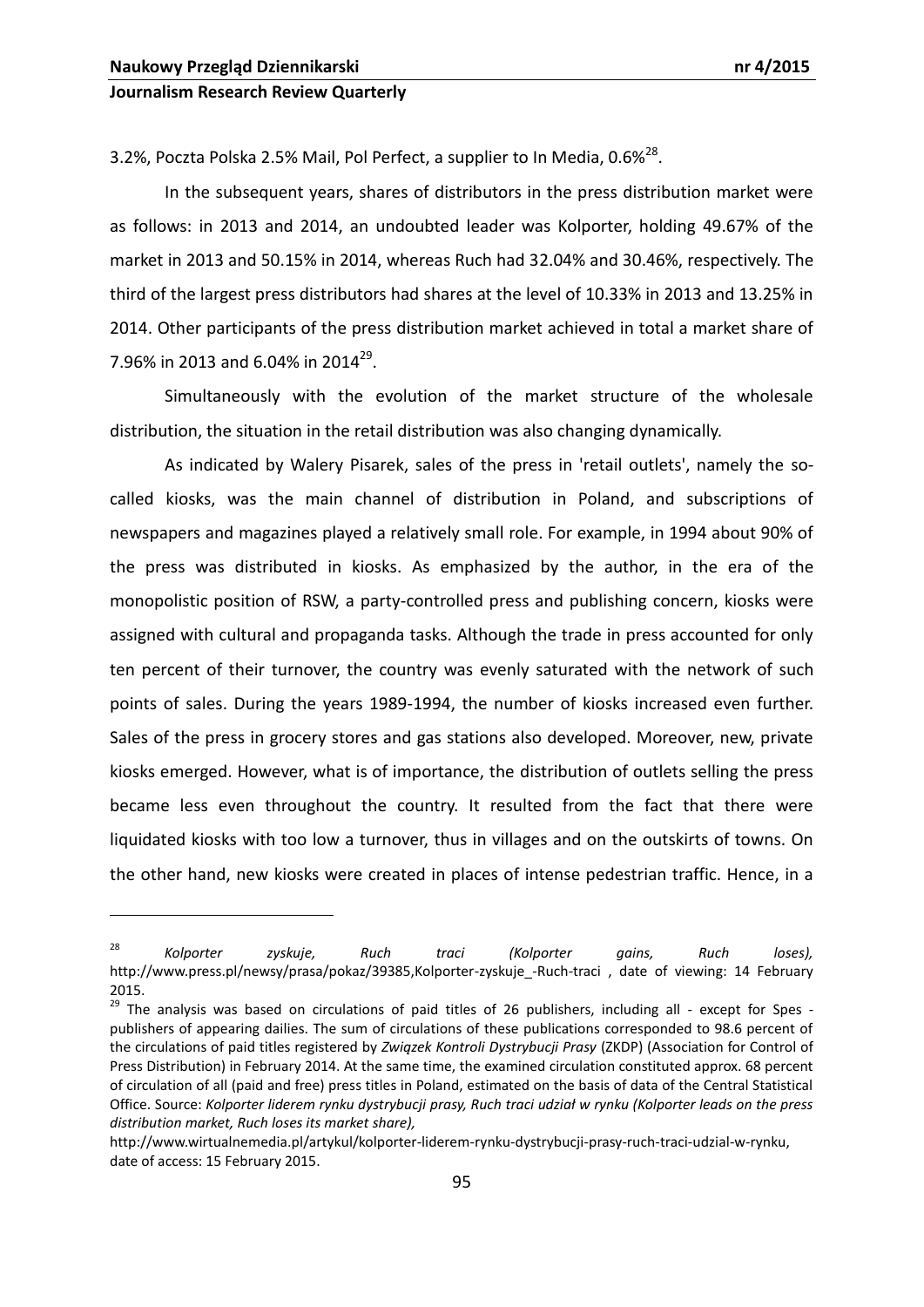## **Journalism Research Review Quarterly**

place where once a single kiosk of "Ruch" used to stand, several others, located in its immediate vicinity, competed with it at the end of  $1995^{30}$ .

Until 2005, there were more and more retail points of sale of newspapers and magazines. As J. Kania points out, it was facilitated, mainly by such factors as high unemployment rate, continuing tradition of purchasing at medium and small retail points of sale, creation of new formats of retail outlets, and support for retailers provided by wholesale operators fiercely competing with one another. It resulted in the largest saturation of retail points of sale of the press in Europe. It reached the level of 75 thousand points in  $2006$ <sup>31</sup> According to an analysis by the Chamber of Press Publishers, the number of retail outlets of Ruch amounted to 22.7 thousand, and the number of those of Kolporter remained at the level of 27.2 thousand in 2012. Garmond Press had 5.6 thousand points of sale, while Franpress had 350. In total, 60.9 thousand points of sale operated on the market<sup>32</sup>. In 2013 and 2014, Kolporter had the largest number of outlets, 27,528 in 2013 and 27,000 in 2014. Ruch had 22,200 and 21,500, respectively. The third was, as in the case of market shares, Garmond Press with the number of points of sale at the level of 7027 in 2013 and 8700 in 2014. Other distributors had approximately 800 points of sale $^{33}$ .

When analysing the situation in the distribution after 2005, one should point out, following Jan Kania, a few fundamental features and processes. First and foremost, the wholesale distribution fell into recession. It was related to the stagnation on the press market and, consequently, the struggle of the main players, Ruch and Kolporter, for staying on the market. In the end, it resulted in a decrease in the number of retail outlets they were

<sup>&</sup>lt;sup>30</sup> W. Pisarek *Zmiany ofert na rynku prasy codziennej (Changes in the offer on the market of the daily press) [in:] Media i dziennikarstwo w Polsce 1989-1995 (Media and journalism in Poland 1989-1995)* G.G. Kopper, I Rutkiewicz, K.Schliep (eds.), Press Research Centre of the Jagiellonian University, Krakow 1996, p. 38 at seq.

<sup>31</sup>. J. Kania *Wpływ zmian w kolportażu na sprzedaż dzienników i czasopism w Polsce (The impact of changes in the distribution on sales of newspapers and magazines in Poland*), *Zeszyty Prasoznawcze* no. 3-4/2008, Krakow 2008, p. 154 et seq.

<sup>32</sup> . *Kolporter zyskuje, Ruch traci (Kolporter gains, Ruch loses),* http://www.press.pl/newsy/prasa/pokaz/39385,Kolporter-zyskuje -Ruch-traci , date of viewing: 14 February 2015.

<sup>&</sup>lt;sup>33</sup> Kolporter liderem rynku dystrybucji prasy, Ruch traci udział w rynku (Kolporter leads on the press distribution *market, Ruch loses its market share),*

[http://www.wirtualnemedia.pl/artykul/kolporter](http://www.wirtualnemedia.pl/artykul/kolporter-liderem-rynku-dystrybucji-prasy-ruch-traci-udzial-w-rynku)-liderem-rynku-dystrybucji-prasy-ruch-traci-udzial-w-rynku, date of access: 15 February 2015.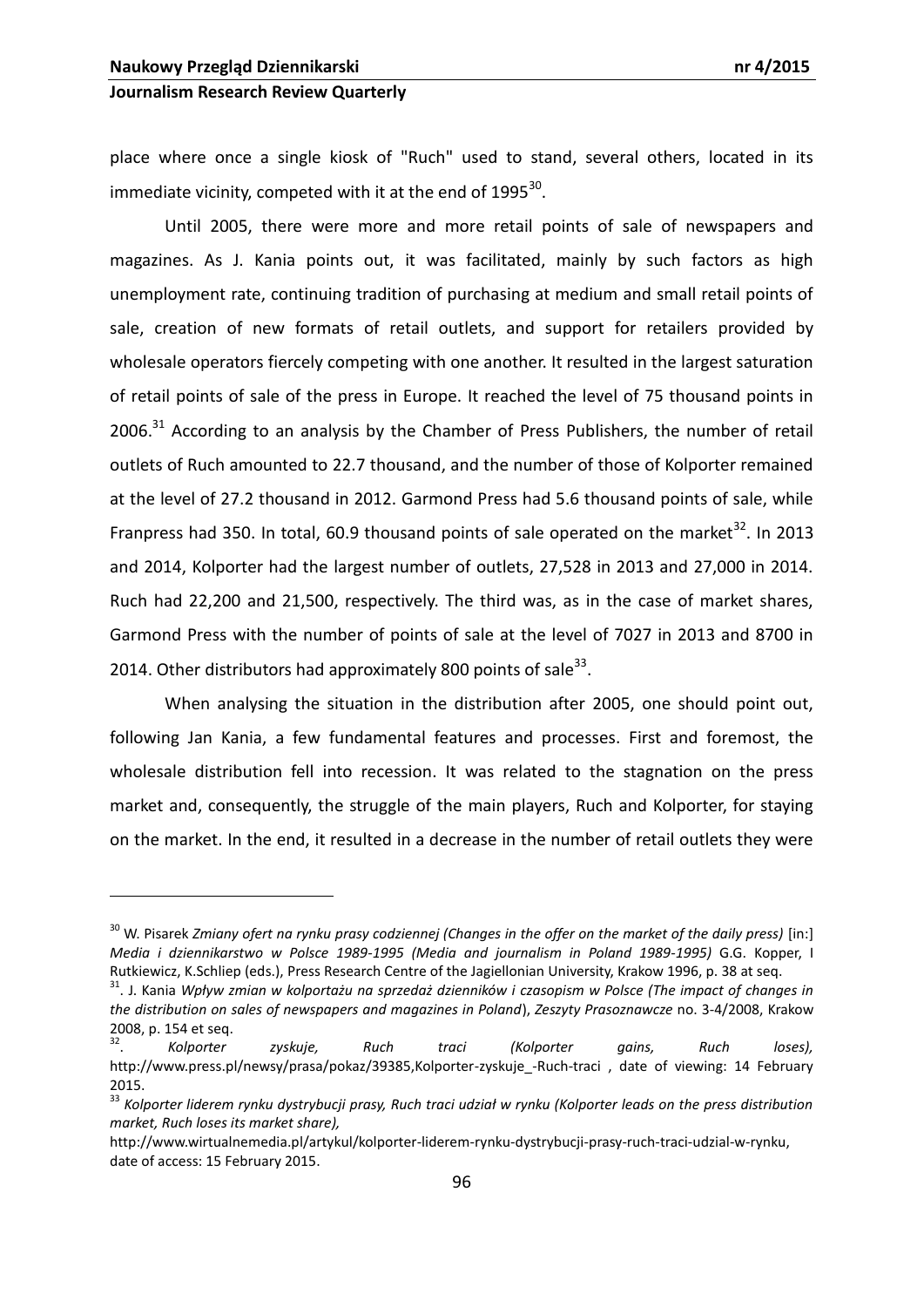servicing and a reduction in the volume of editions accepted for distribution, as well as attempts made by the distributors to reduce the width and depth of the range of titles on the market. Similarly, the situation of the retail distribution presented quite a bleak picture. It resulted mainly from the fact that there was underway a process of eliminating traditional kiosks with the press from city centres, accompanied by a decrease in interest of wholesale distributors in points with a low turnover. At the same time, the level of profitability from the sale of newspapers and magazines continued to decrease, with increasing costs of maintenance of the same points. Ironically, the situation was aggravated by a fall in unemployment, which resulted in a decreasing interest in running the sale of newspapers. Moreover, a gradual transition from the 'distribution of the press' model to the 'trade in the press' model was also taking place<sup>34</sup>. Processes occurring in the area of the Internet constituted counterbalance to the processes creating a duopoly in the area of distribution of the printed press. Together with the development of the digitization, the market of the Web press started to develop, and new forms of electronic distribution of the press were created. Initially, publishers had a rather sceptical approach to digital opportunities. However, with time, the press market opened to the Internet seeing its potential, as well as the evolution of readers' behaviour.

One of the first markets that developed at that time was the market of paid content. On the Polish market, the process of creation of a platform for chargeable content sharing proceeded in stages. In July 2012, gateways announcing the introduction of fees for access to the content appeared on dozens of newspaper websites. Their purpose was to force Internet users to register (without a fee), which was to enable the creation of a database of potential users. Over the next two months of the platform operations, its users could enjoy free access to the newspaper sites, provided that they were registered<sup>35</sup>. To encourage Internet users to register on these websites, in August the publishers tried to persuade the reader that he/she was to be a member of an 'elite group', support 'honest journalism', and gain access to the

<sup>34</sup> J. Kania *Wpływ* …, op.cit.

<sup>35</sup> A. Todorczuk *Powoli się dogadują (They are reaching an agreement slowly), Press* no. 7(198), 01.07- 31.07.2012.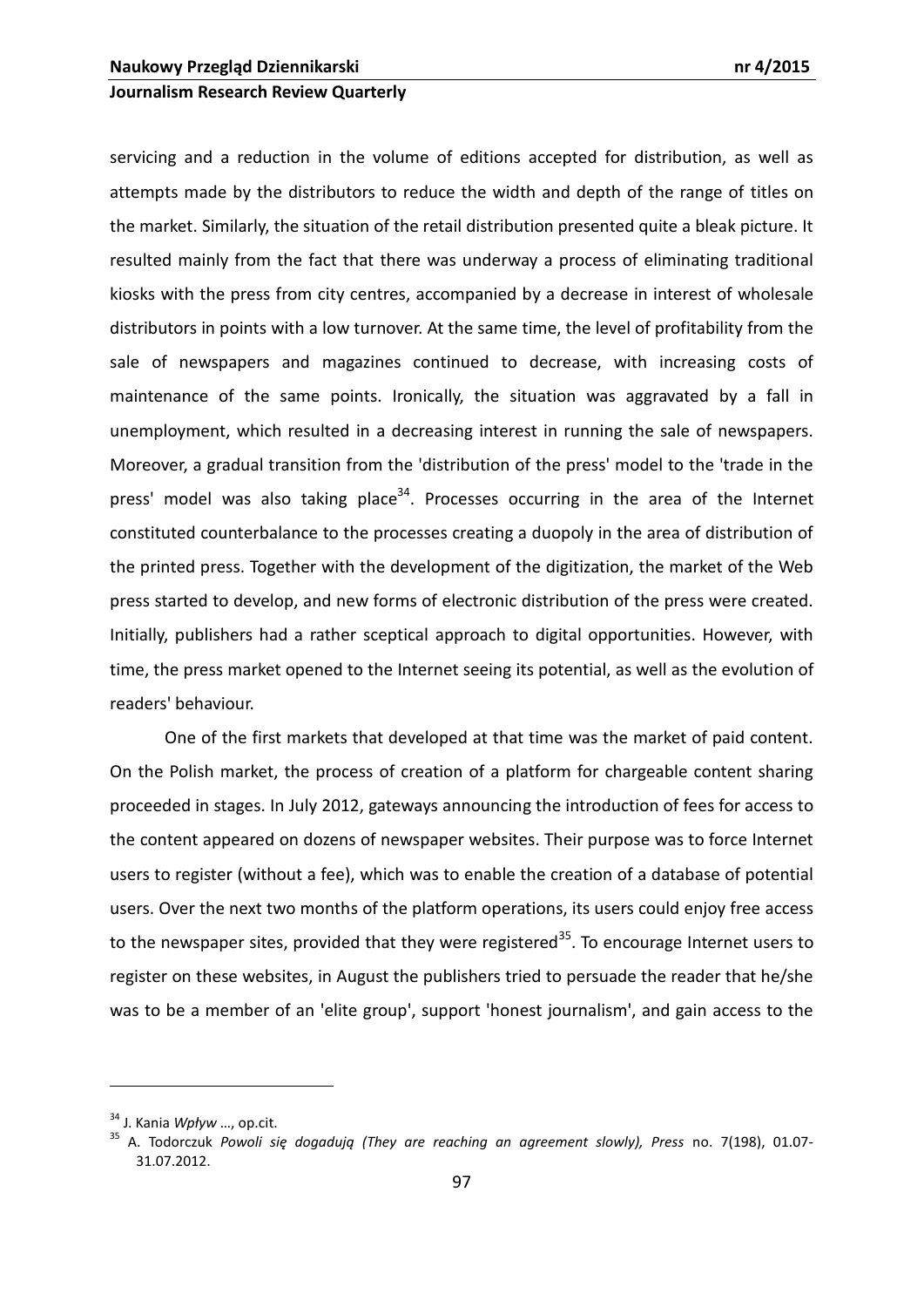premium content<sup>36</sup>. However, in September, there were introduced the pre-announced charges, and thus access to the content offered became limited. Originally, in the case of each of the websites, from several to twenty percent of the content was behind the paywall<sup>37</sup>. Publishers assumed that the content that was to be behind the paywall would be unique. More extensive journalistic forms such as reportage, essays, feature articles, interviews, advice, and even cultural news or celebrity gossip were to be found. The paid content did not include the news. The exceptions were regional newspapers that had closed access to certain regional news. To a large extent, such a policy resulted from a desire to determine for what content the reader was willing to pay<sup>38</sup>.

The first multi-title platform was the system of limited access "Piano". It was created by the Piano Media company, which had operated on the market since 2011 and specialized in nationwide solutions for digital subscriptions. The Piano solutions are applied by websites of newspapers, magazines and other media in Poland, Germany, Great Britain, the United States, India, Spain and Slovakia<sup>39</sup>. This is a common charging system for the content made available on the Internet, access to which is restricted by a 'paywall'. The access to paid materials is limited by the common system of user registration operated by Piano Media. After making a payment, with the use of a single login, the user can view the paid content of all websites covered by the platform. Importantly enough, the presence of publishers on the Piano platform does not limit their autonomy. They can continue to operate their websites; they have also retained complete freedom as regards the scope and genre of the content for which they want to charge Internet users<sup>40</sup>. However, initially, publishers did not fully understand the essence and philosophy of the 'paid content'. As it is emphasized by Rafał Oracz, the President of OMG Poland, in the first stage of Piano operations *'publishers did not care about money. The current actions are an attempt to produce online content and engage* 

<sup>36</sup> J. Przybylski *Cel: jeden procent (Target: one percent), Press* no. 9(200), 01.09-30.09.2012, p. 22 et seq.

<sup>37</sup> A. Todorczuk, *Powoli …,* op.cit.

<sup>38</sup>J. Przybylski *Cel…* ,op.cit.

<sup>39</sup> *Piano Media łączy się z inną firmą od monetyzacji treści w Internecie - Press+ (Piano Media merges with another company engaged in the monetization of the content on the Internet - Press +)* 

http://www.press.pl/newsy/internet/pokaz/46423,Piano-Media-laczy-sie-z-inna-firma-od-monetyzacji-tresci-w-Internecie---Press\_09.09.2014

<sup>40</sup>G. Kopacz, *Ściana płacy (Charging Wall), Press* no. 1(192) 1.01-31.01.2012, p. 48 et seq.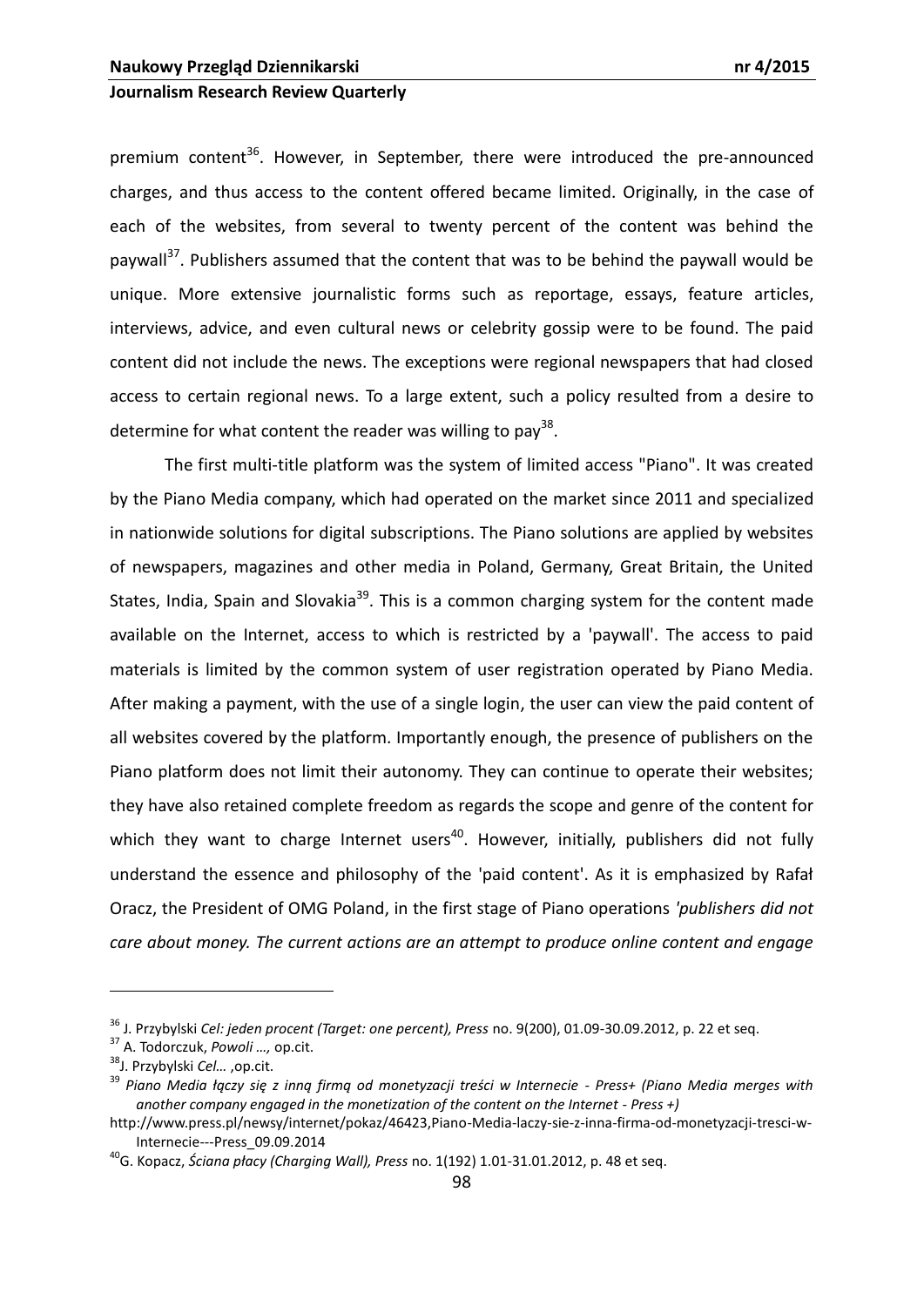*Internet users. It seems that the publishers 'throw' behind the paywall those articles that used to be available only on paper. It makes sense from an economic point of view, but it may turn out to be insufficient because the added value of a printed edition is something more than the value of the very content. I hope that - as announced - the publishers start producing content dedicated to online editions'* <sup>41</sup> .

The business model of the platform was supposed to be simple: the largest gain was to be achieved by the provider of the website on which the Internet user had paid a monthly fee (40%); another 30% was to be distributed among other publishers whose websites the Internet user would visit in a given month. The remaining 30% was to be received by Piano<sup>42</sup>. The common charging system was to open the second channel (apart from online ads) for publishers to raise money from the Internet, and also to prevent Internet users from escaping to the competition offering free content. Piano's idea was based on the assumption that there would be no competitors offering free content of a similar quality because they would also introduce charges<sup>43</sup>. Moreover, the publishers perceived another tangible benefit from the introduction of charges. It was noticed that the user who had paid for access to a service spent much more time on this website than other users spent on open websites. This peculiar loyalty was also recognized and appreciated by advertisers<sup>44</sup>. What is worth emphasizing, publishers also perceived the Piano platform as another plane to which the competition among them had been transferred. They were still competing for the reader and user on equal terms; the only difference was the fact that the user paid for the content instead of having free access to it<sup>45</sup>.

After a year of operations of the Piano platform in Poland, both publishers and users began to draw first conclusions and make evaluations. Unfortunately, the balance was rather unfavourable. The first accusation against the system was the absence of the expected dynamic development of the platform. It turned out that the system had been joined by fewer publishers than it had been originally assumed by the creators of the platform.

<sup>41</sup> *Pierwsze takty Piano (The first bars of Piano), Press* no. 0(201) 01.10-31.10.2012, p. 46 et seq.

<sup>42</sup> A. Todorczuk, *Powoli …,* op.cit.

<sup>43</sup> G. Kopacz, *Ściana płacy (Charging Wall), Press* no. 1(192) 1.01-31.01.2012, p.

<sup>44</sup> A. Todorczuk, *Powoli …,* op.cit.

<sup>&</sup>lt;sup>45</sup> J. Przybylski, "Cel...", op.cit.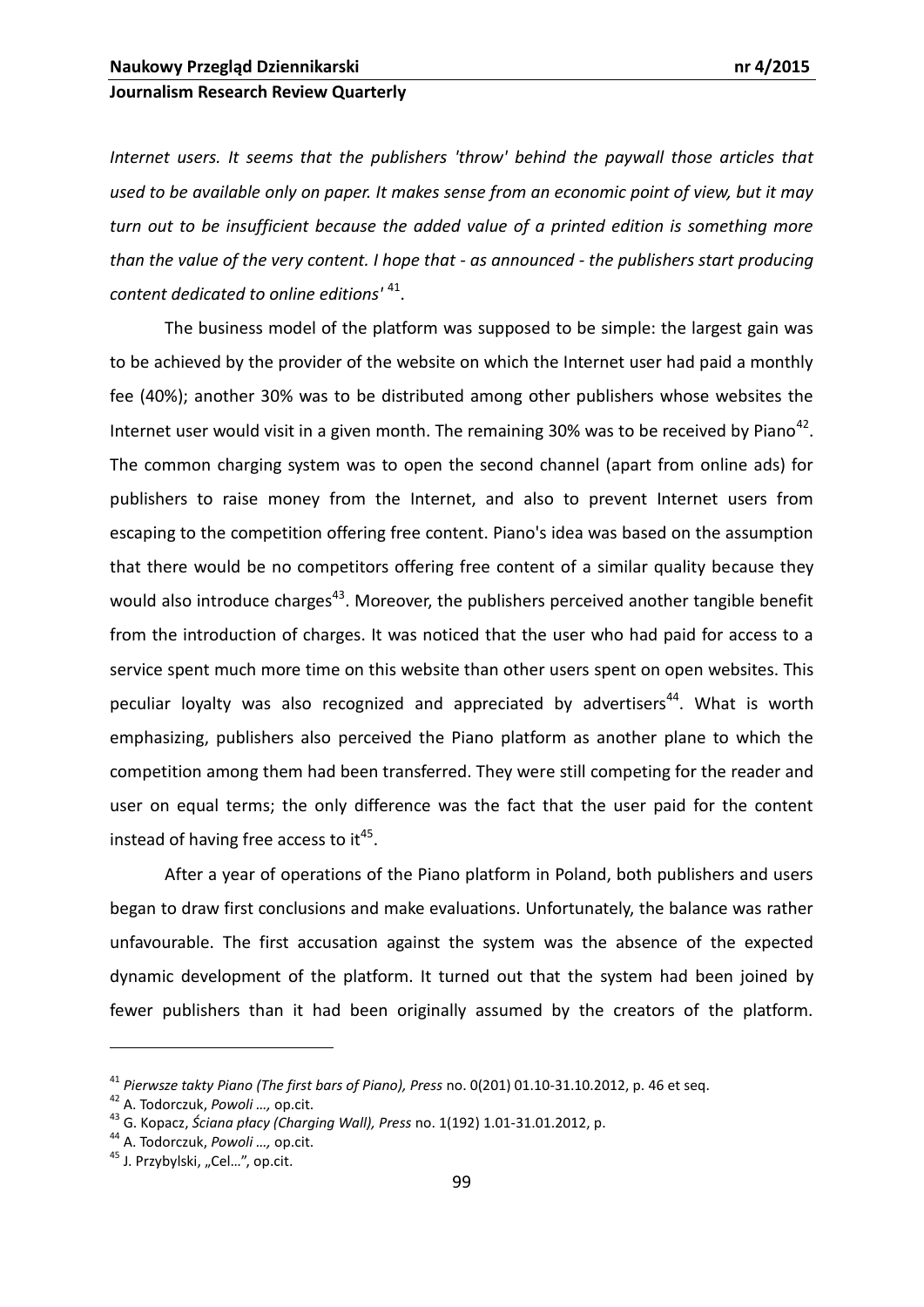1

## **Journalism Research Review Quarterly**

Publishers also complained about the lack of complete information, including as regards data on how many customers had bought access to the online content through Piano. From the point of view of the platform users, the situation also left much to be desired. Piano had failed to provide functionalities promised to the users at the launch, such as a single service aggregating the content of all pages covered by the paywall. Furthermore, the platform had failed to offer a unique content for which the users were willing to pay and a mobile version of the project. The situation was not improved by a continual turnover of managers responsible in Piano for the development of the platform in Poland<sup>46</sup>. As a result, out of seven companies that joined the Piano platform in 2012, only five publishers remained in 2015; and it was not joined by any new company. Therefore, in order to make the offer more attractive and meet the demands of publishers, Piano Media merged, in August 2015, with Tinypass – a company specializing in providing software for collecting payment for the content on the Internet. Both entities, operating under the name of Piano, planned to launch a new platform called Piano VX to monetize text and video materials. The new platform was to include modules enabling publishers, among other things, to view the base of users at a fast pace; on the other hand, users were to be offered a possibility of temporary access to the platform in exchange for completing a survey or signing up for a newsletter<sup>47</sup>.

After a rather unsuccessful marriage of publishers and the multi-title platform of limited access, the next step in the area of paid content on the Internet was the commencement by the publishers of actions aimed at launching their own charging systems for the content offered on the Internet. Some of the publishers introduced such solutions parallel to the Piano system, offering part of their titles behind the launched paywall, and some of them on their own websites with an individual charging system. At present, on the global publishing market, there are three types of the so-called paywalls – paid models for monetization of the online content:

a) *hard paywall* – limiting all access to the content on a website for unregistered (non-

<sup>46</sup> More on the subject: R.Gluza *Adam Wojdyło odpowiada za rozwój Piano w Polsce (Adam Wojdyło responsible for the development of Piano in Poland),* [http://www.press.pl/newsy/internet/pokaz/46329,Adam](http://www.press.pl/newsy/internet/pokaz/46329,Adam-Wojdylo-odpowiada-za-rozwoj-Piano-w-Polsce)-Wojdylo[odpowiada](http://www.press.pl/newsy/internet/pokaz/46329,Adam-Wojdylo-odpowiada-za-rozwoj-Piano-w-Polsce)-za-rozwoj-Piano-w-Polsce. Date of viewing: 20 February 2015 and A.Todorczuk, *Pauza Piano (Piano Rest), Press* no. 3(206), 01.03-31.03.2013, p. 8.

<sup>47</sup> I. Kołacz, *Piano zmienia strategię (Piano changes its strategy), Press* no. 9(231) 01.09-30.09.2015, p. 14.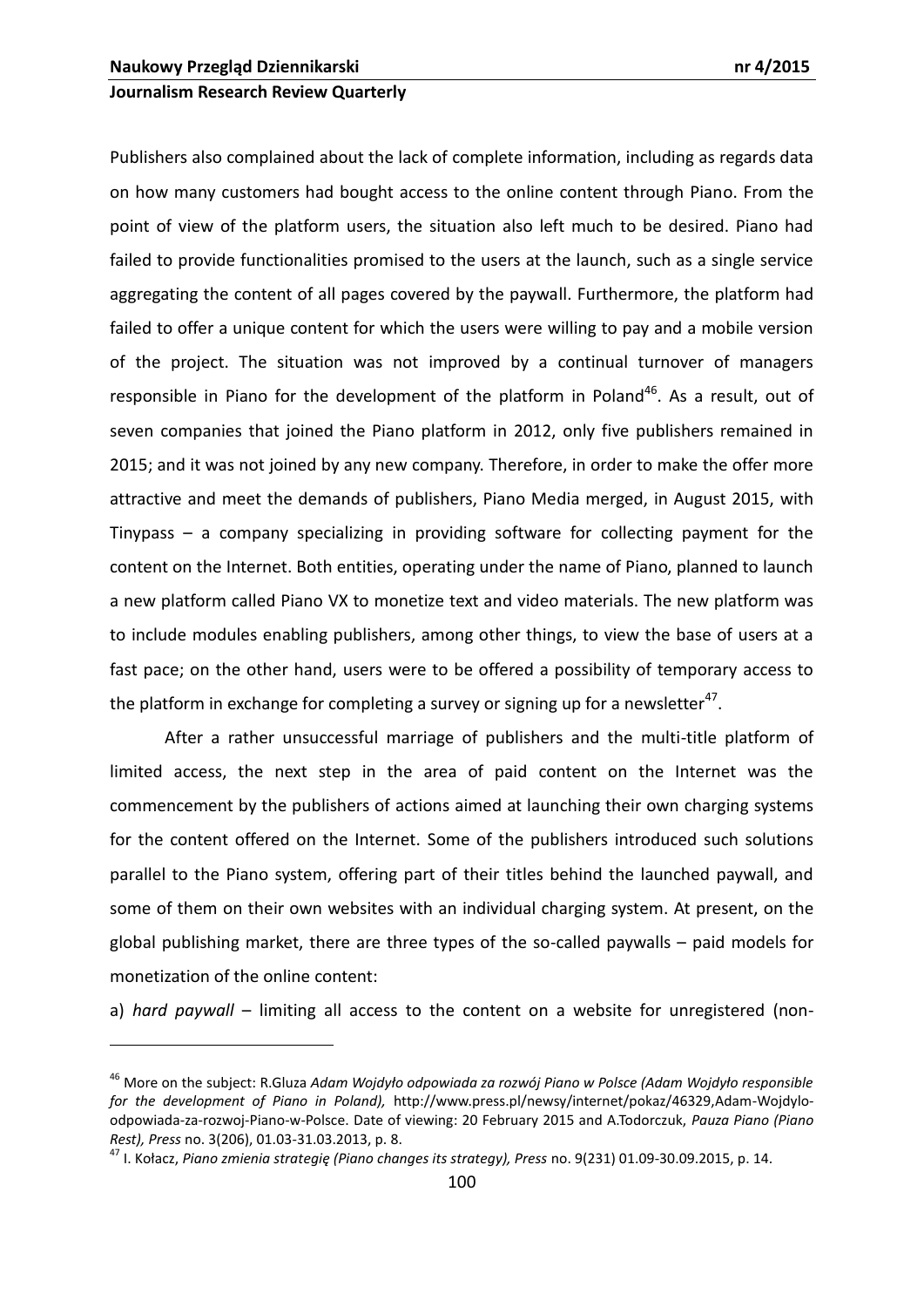paying) users,

b) *metered paywall* – a measurable model, which is the most popular model in the world today: the publisher determines a list of free articles that can be read by users in a month; after it has been reached, the user must pay for other articles. This model also takes other forms, like the solution introduced by *The New York Times,* consisting in providing free access to ten articles and collecting fees for the subsequent ones<sup>48</sup>. Another solution adopted by *The Washington Post* consists in a variant application of the metric paywall. A registered user has access, as part of a lower subscription, to the regular and mobile version of the website. A higher subscription opens unlimited access to the content of *The Washington Post* on all platforms. On the other hand, Internet users who are not subscribers to the printed edition can open 20 materials on the website for free. What is worth emphasizing, the digital wall does not include texts from the first page of the Internet edition or classified ads. Moreover, these limits do not apply to specific social and professional groups, e.g. pupils, students or teachers at their place of work or study<sup>49</sup>. In turn, *The Boston Globe* introduced an intermediate solution: it virtually separated free texts from those chargeable. Thus, there were created two different websites (paid and free) for two different groups of readers<sup>50</sup>.

c) *freemium* – users have most of the content at their disposal for free, and they pay only for access to the premium content selected by the editors. The idea of this model comes down to closing access to exclusive contents such as e.g. interviews, extended articles, and archives, while leaving free access to agency information<sup>51</sup>. A phenomenon on a European scale is, however, a solution introduced by *Die Tageszeitung*, in which readers can pay for the online content, but not necessarily. What is more, Internet users can decide for themselves about the amount of payment (with a minimum threshold determined by the publisher). Although it gives rise to controversy and discussions in the environment, this solution brings tangible benefits to the publisher. Income from voluntary contributions allows the editors to

<sup>48</sup> A. Małuch *Płatnośd od metra (Charges per meter)*, *Press* no. 1-2(216) 02.01-28.02.2014, p. 8.

<sup>49</sup> *Nie "czy" tylko"jak (Not 'if' but 'how'),* T. Deptuła - US Section, *Press* no. 3(216), 01.03-31.03.2014, p. 63 et seq.

 $50$  Ibidem.

<sup>51</sup> *Nie "czy" tylko"jak (Not 'if' but 'how'), Press* no. 3(216), 01.03-31.03.2014, p. 63 et seq.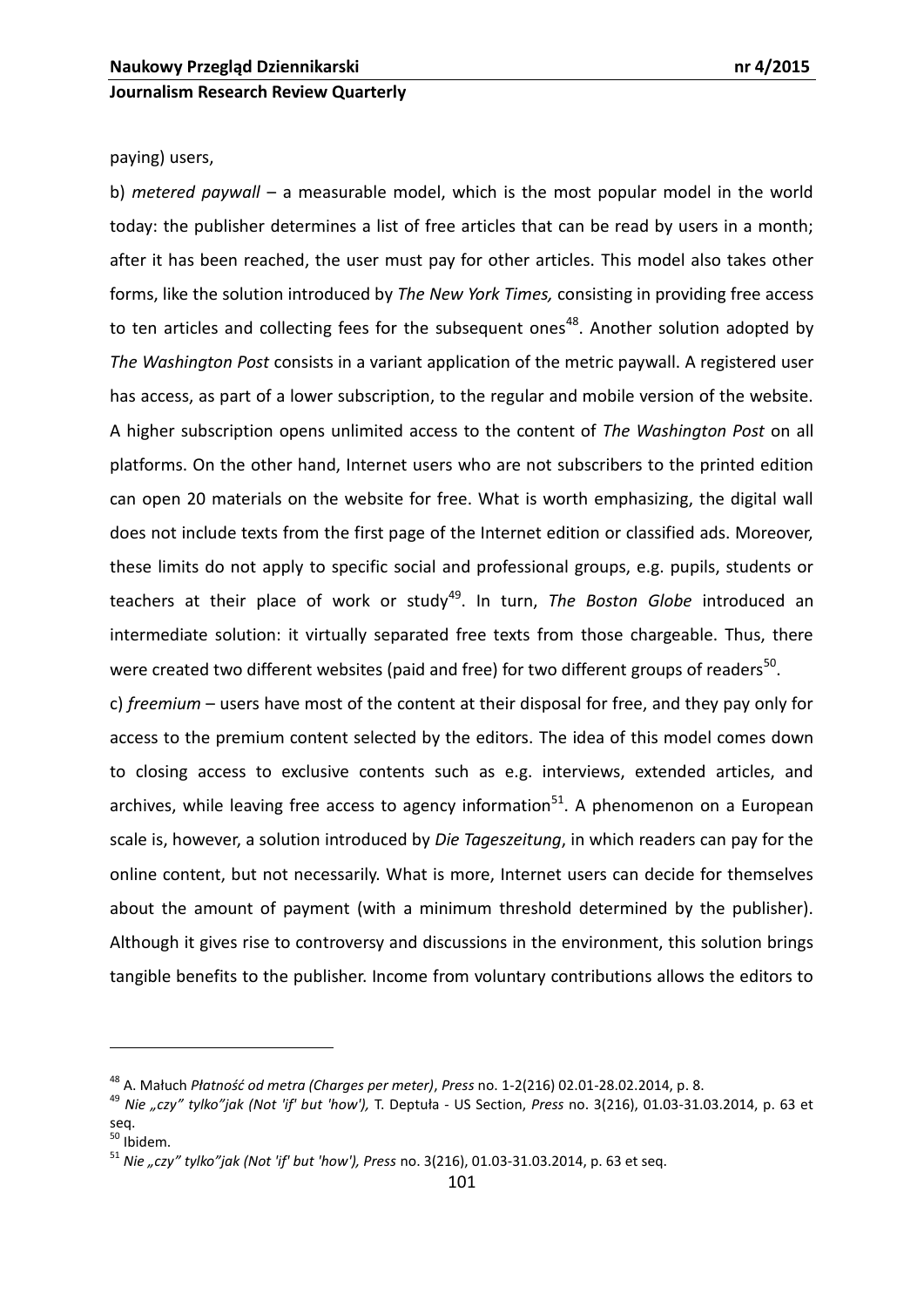pay for jobs of two journalists<sup>52</sup>.

The introduction by publishing houses of their own paywalls involves several improvements apart from the possibility of content monetization. First of all, it gives the publishers certain flexibility. It enables them to monitor constantly the sales process and to maintain direct contact with the user. As a result, they are able to adapt the offer more effectively to the recipient's expectations in terms of the content, as well as marketing and promotional solutions<sup>53</sup>.

The introduction of paywalls by the press publishers and closing of access to the free content have affected the functioning of the whole online market of information dissemination. These changes are visible at all levels, from necessary changes in the business and organizational model of operations of the editorial staff, through changes in reading habits and rules of using the content placed on the Internet, to changes in the structure and area of competition on the market. The introduction of paywalls by the publishers has also caused that they have started to compete directly with Web portals. The initial period when the press entered the Internet, during which the publishers did not manage well, which was used by portals to strengthen their position and take over a large part of users, another period has begun of soliciting for those customers who are willing to pay for the content posted on the Internet. This is due to the fact that the introduction of paywalls by the publishers causes that many portals will lose a large part of the necessary content, which they will have to create on their own or buy from the publishers. Therefore, it involves a change in the philosophy of portals' operations and the necessity of raising additional funds. An example is the Wirtualna Polska Group, which intends to continue to maintain free access to the text and photo content, but also to enter the segment of paid video content over  $time^{54}$ .

In the subsequent stage, associated with the steadily increasing number of readers of the free Web press, the publishers have been forced to change their operational strategy

<sup>52</sup> *Nie "czy" tylko"jak (Not 'if' but 'how'), K.* Domagała-Pereira - Germany Section, *Press* no. 3(216), 01.03- 31.03.2014, p. 63 et seq.

<sup>53</sup> I. Kołacz, *Piano …,* op.cit.

<sup>&</sup>lt;sup>54</sup> S.M. Stanuch *Druga młodość portali (The Second Youth of Portals), Press* no. 1-2 (225), 02.01-01.03.2015, p. 99 et seq.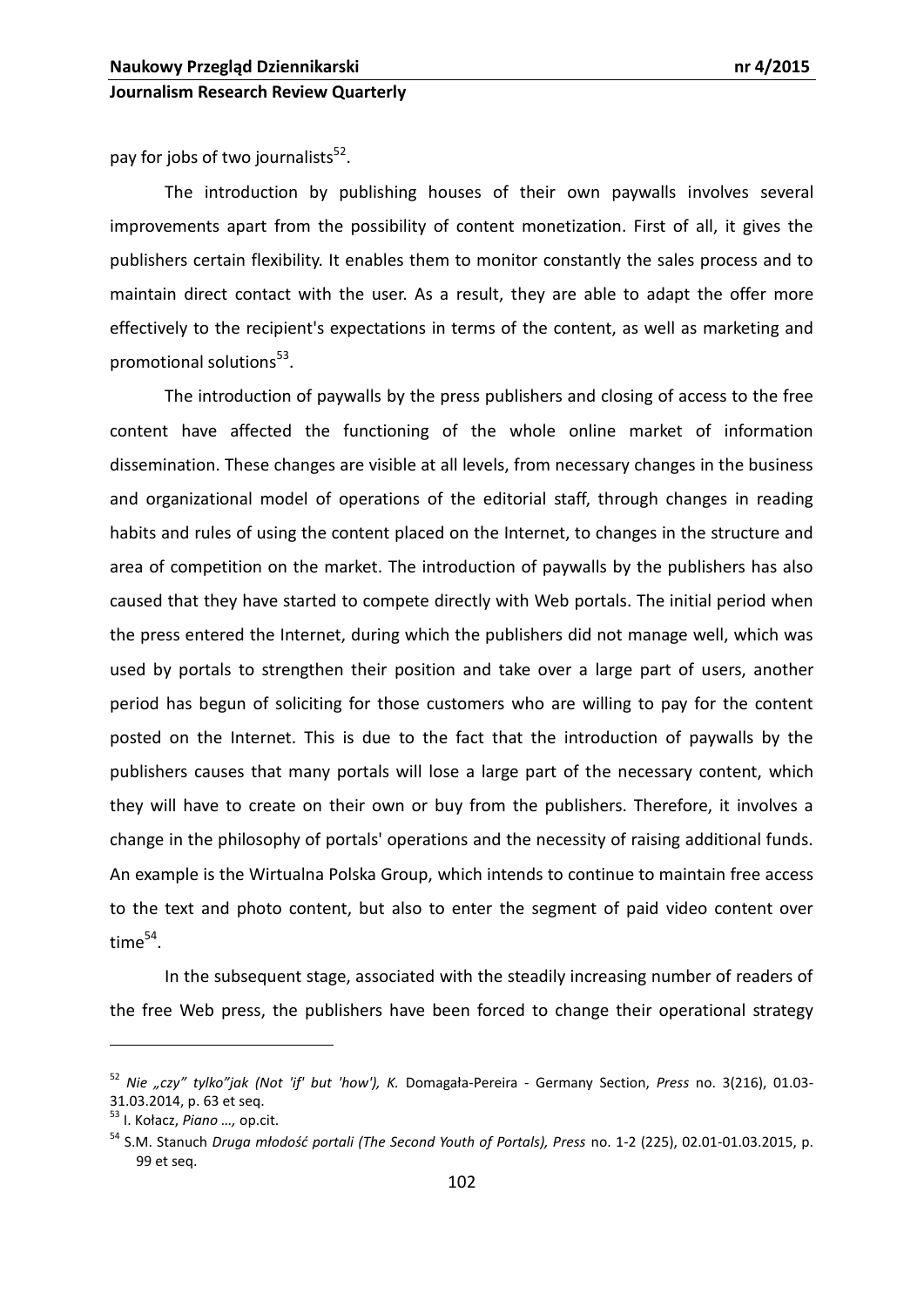## **Journalism Research Review Quarterly**

again. After limiting access to the free content, there were launched paid equivalents of the printed press. An e-edition of a newspaper was its version including the same, in terms of form and content, editorial material as the one included in the printed edition. This requirement did not apply to inserts and advertisements. Furthermore, the e-edition could be extended by different forms and contents resulting from the possibilities provided by the Internet. At the beginning, e-newspapers enjoyed considerable success. To a large extent, this was due to their low price, but mainly to subscriptions ordered by various institutions of both the business and public sectors. Originally, e-newspapers were available in several formats based on PDF files, which required an installation of appropriate software to enable the user to view the file content. Over time, e-newspapers began to be based on mobile technologies. Smartphones and their enhanced version - iPhones with a touch screen improved greatly the comfort of and facilitated the use of e-press. A new form of mobile distribution of the press became tablets, initiated by iPads. Due to their quite large touch screens, as well as friendly and intuitive navigation, these devices are well suited for reading the press<sup>55</sup>. Also in this case, the publishers adopted and apply equal solutions.

First, they based their strategy in this area on developing applications for smartphones and tablets. These are mostly adaptations of printed editions of a publication, enriched with additional functionalities enabling the user e.g. to customize the form and content. Therefore, the publishers are investing heavily in the development of applications for mobile devices because they perceive them as a source of income in the near future. It arises, to some extent, from the publishers' belief that users of mobile platforms are more willing to pay for high-quality products<sup>56</sup>. On the Polish media market, applications available on mobile devices provide the publishers with additional tools, apart from the opportunity for offering the content. An example is the Adobe Digital Publishing Suite, which is a ready set of tools for creating, distributing and monetizing an interactive content for devices with different operating systems. It includes, among other things, an analytical tool that enables

<sup>55</sup> T. Mielczarek *Polskie gazety w cyfrowej sieci (Polish newspapers in the digital network), Zeszyty Prasoznawcze*, no. 1-2 (209-210), Kraków 2012, p. 31 et seq.

<sup>&</sup>lt;sup>56</sup> P. Zieliński Nadrobione opóźnienie (A delay made up for) Press Magazyn Ekstra no. 25 March 2012, p. 14 et seq.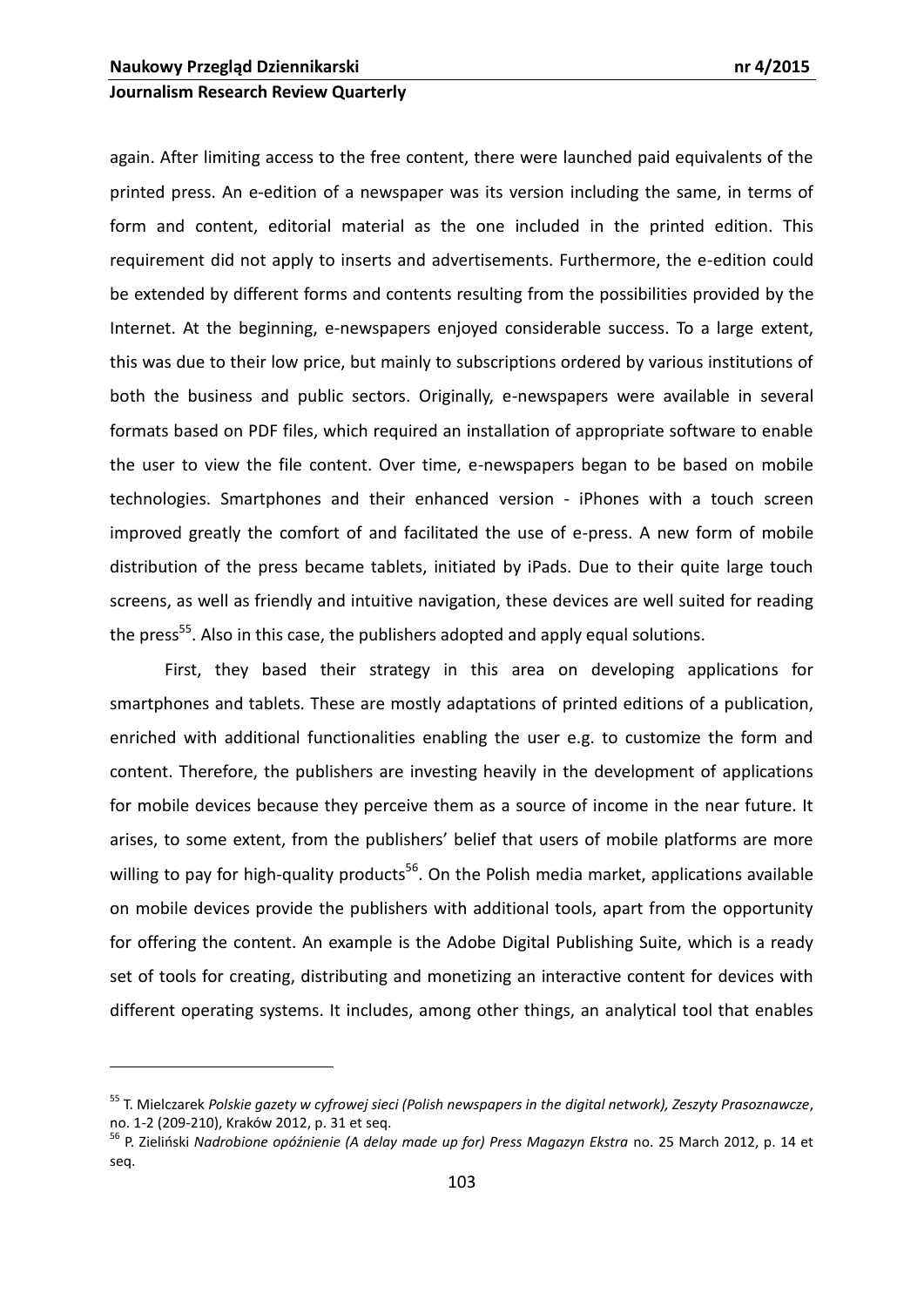1

## **Journalism Research Review Quarterly**

an analysis of the qualitative and quantitative content downloaded and read by users with the use of the application. The program is regularly developed and updated.

In Poland, this solution is used, for example, by Agora SA, Ringier Axel Springer Polska, Edipresse Polska S.A., Respublica, and G+J Polska. The Issue Standard program, in turn, is adjusted to small- and medium-sized publishers; it allows them to create interactive magazines and catalogues for mobile devices using PDF files. In this case, the publishers can enrich their files with interactive elements, such as links, audio and video content and photo galleries<sup>57</sup>.

Secondly, the publishers decide to create digital kiosks, where a kiosk application is free, and the user pays for the titles purchased with its use.

Thirdly, the publishers create their own content aggregators. Users select the titles of periodicals they are interested in and determine the topics. After this selection has been made, a review of articles appears. The essence of the aggregators is the fact that the articles do not come from PDF editions, but from the constantly updated content of websites of the selected titles<sup>58</sup>.

Regardless of the adopted solution, all publishers have taken actions towards creating effective tools and platforms to distribute their own electronic content. The trend towards an increasingly wider content offered on the Internet could not have remained unnoticed from the point of view of research on readership. Therefore, the necessity arose to modify the process and methods applied so far. As it is emphasized by Tomasz Mielczarek, it prompted ZKDP to develop new standards for calculating circulations and sales, and develop a definition of electronic press. A definition of e-edition appeared in the "Regulations for control of circulation and distribution of the press registered in the Association for Control of Press Distribution" in 2004. At that time, 'E-edition' was defined as an electronically distributed version of at least one mutation of a controlled press title. It must contain the same editorial and advertising material as the printed edition in terms of form and content. In the electronic version, the editorial material can be further expanded, and advertisements

<sup>57</sup> M. Kozielski *Z czym na tablety (With what on tablets), Press* no. 3(206) 01.01-31.03.2013, p. 58 et seq.

<sup>58</sup> K. Domagała- Pereira *Internauto: pład (The Internet User Shall Pay), Press* no. 4(195) 01.04-30.04.2012, p. 52 et seq.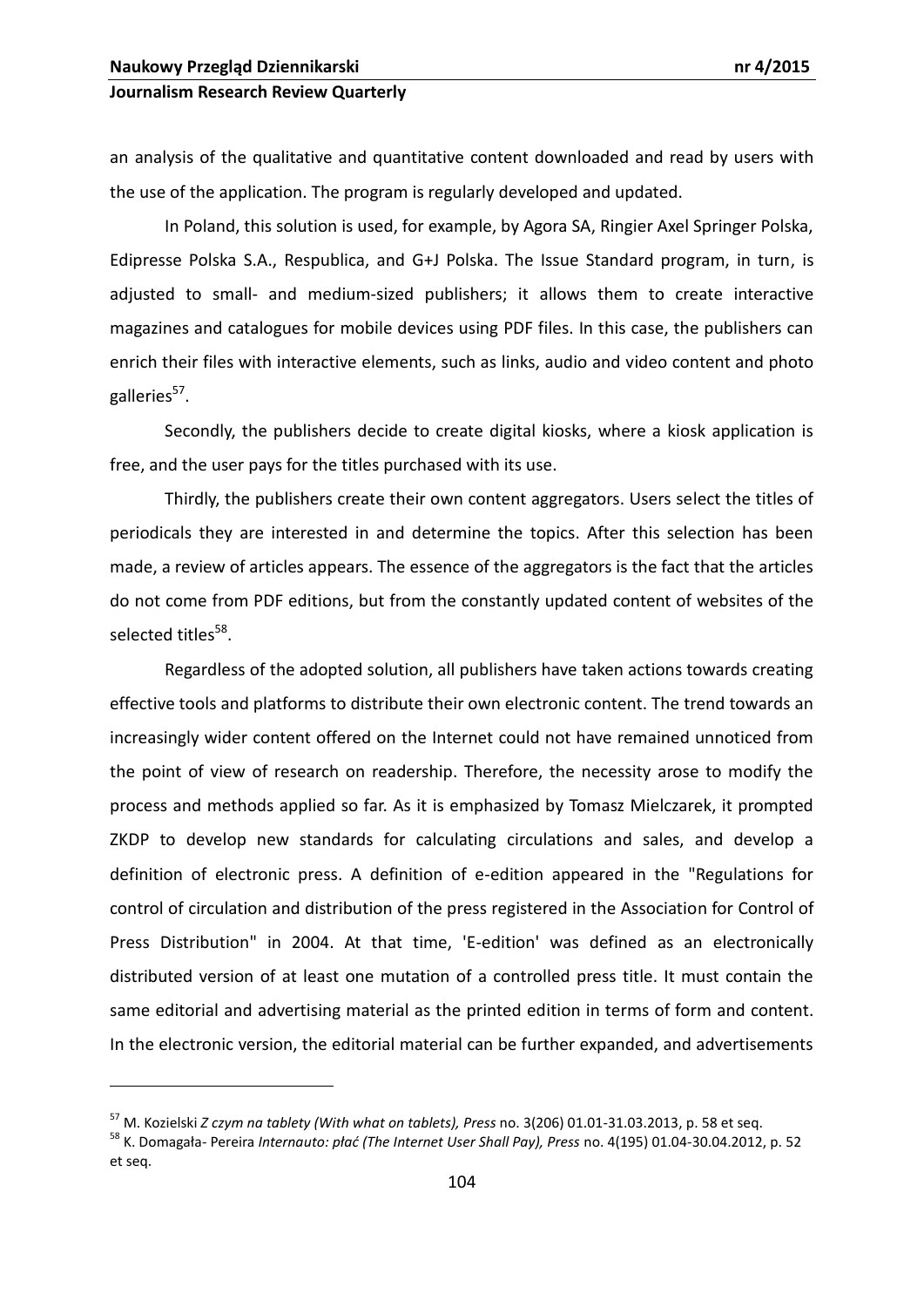can be adapted to enable the use of opportunities offered by an electronic medium. The eedition must be published in the same period of sales as the printed edition<sup>59</sup>. In 2012, together with the development of forms of digital newspapers, the definition of e-edition was also expanded.

As we read in the Regulations for Control issued by ZKDP in  $2012^{60}$ , 'a digital edition' is an electronic version of a controlled press title, unchanged throughout the entire period of dissemination prescribed for a given frequency, which retains the essential characteristics of the printed edition, in particular, an identification of the edition (edition date and number), a linear format (in the form of pagination or another method for viewing the content from its beginning to end) and a vignette. These editions are divided into e-editions and digital mutations:

- an 'e-edition' is a digital edition of at least one of publishing mutations, containing the same press material (especially editorial material, communications, announcements, and advertisements) as the printed edition in terms of form and content. The requirement of the total conformity of the e-edition to the printed edition does not apply to inserts and gadgets. If the printed edition includes editorial materials that the publisher it not entitled to publish in other fields of use, those materials can be removed from the e-edition, which in this case does not constitute a breach of the requirement of conformity of the form and content. In the e-edition, the press material can be further expanded or adapted in a manner that enables the use the technological opportunities.

– 'digital mutations' are digital editions which are not e-editions.

1

Based on the adopted definition, three categories of 'e-editions' were separated, as indicated by Tomasz Mielczarek. The first one is *a replica*, which is an electronic edition of a newspaper that is a faithful copy of its paper edition. Another one is a replica plus, which should be understood as a type of the press that, in addition to the printed edition, provides its users with such functionalities as interactivity, databases, archives, etc. The third category includes dynamic digital editions that may bear little relation to the original paper. For this

<sup>&</sup>lt;sup>59</sup> Regulations for control of circulation and distribution of the press registered in the Association for Control of Press Distribution. The consolidated text applicable from 1 January 2005, 'General rules", www.zkdp.pl <sup>60</sup> Ibidem.

<sup>105</sup>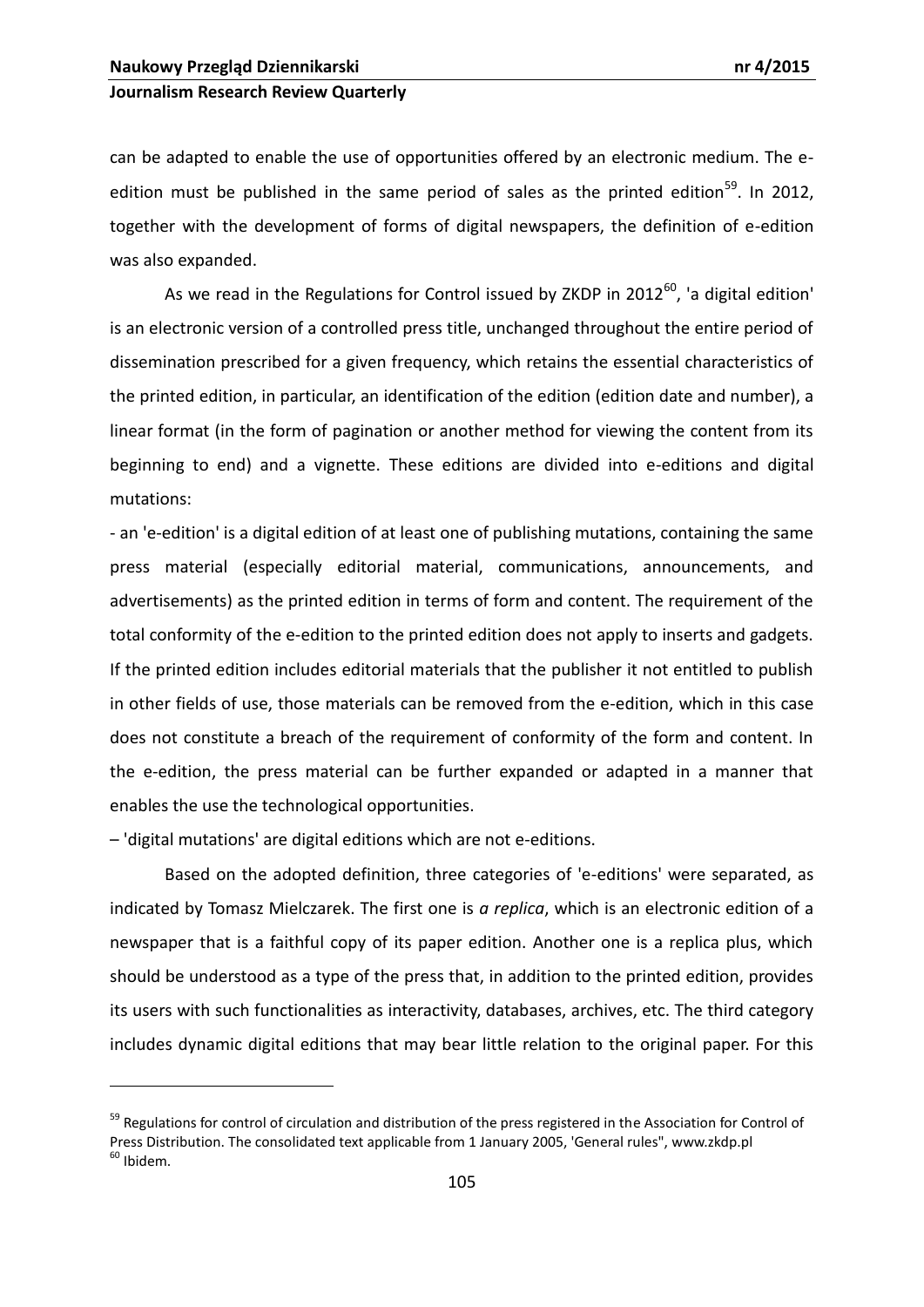reason, ZKDP does not take this category into consideration in the process of determining the size of edition<sup>61</sup>. However, as early as in 2012, controversies arose concerning e-editions in terms of sales statistics. First of all, they were related to reporting sales of e-editions and the problem the publishers had with the proper classification of different types of sale. This was due to the lack of uniform interpretations of the Regulations of ZKDP in terms of categorization of e-editions, and thus in terms of recognition which of the actions taken by the publishers were to be classified as distribution (not included in sales statistics) and which as the sale in strict terms. Further controversies arose over too narrow a range of actions considered as the sale of e-editions. The classic sale of e-editions did not take into account copies sold by the publishers to other entities and then e.g. made available under the price of other goods and services or even distributed free of charge (with the purchase of other goods). Moreover, the object of criticism was insufficient flexibility of ZKDP Regulations, whose provisions did not keep pace with rapidly changing realities of the market. Hence, not all sold copies that retained in their content the essential elements of the printed edition (and therefore should have been considered as an e-edition) were included in the overall sales statistics. This was, for instance, the case of editions of the Kindle reader. The overall situation was even more exacerbated by the fact that the largest press distributors such as Ruch and Kolporter had no platforms and sales networks appropriate for e-editions, and by the publishers' policy consisting in the lack of investments in e-editions, which prevented their further distribution. In this case, Polish publishers did not draw on the experience of the US market, which clearly showed that customers did not like the need to use many different applications to have access to all titles. They preferred to have a single one<sup>62</sup>.

The presence of newspaper titles on the Internet resulted in a change in the operating rules of a traditional press company and opened for this sector an opportunity for providing information around the clock, previously unavailable for the printed press. Moreover, as it is noted by Henry Pietrzak, through the new possibilities created by interactivity and multimedia, the Internet engaged customers in the process of organizing

 $61$  Ibidem.

<sup>62</sup> More on the subject: S. Kucharski *Poprawianie wyników (Improving results), Press* no. 5 (198), 01.05- 31.05.2012, p. 48 et seq.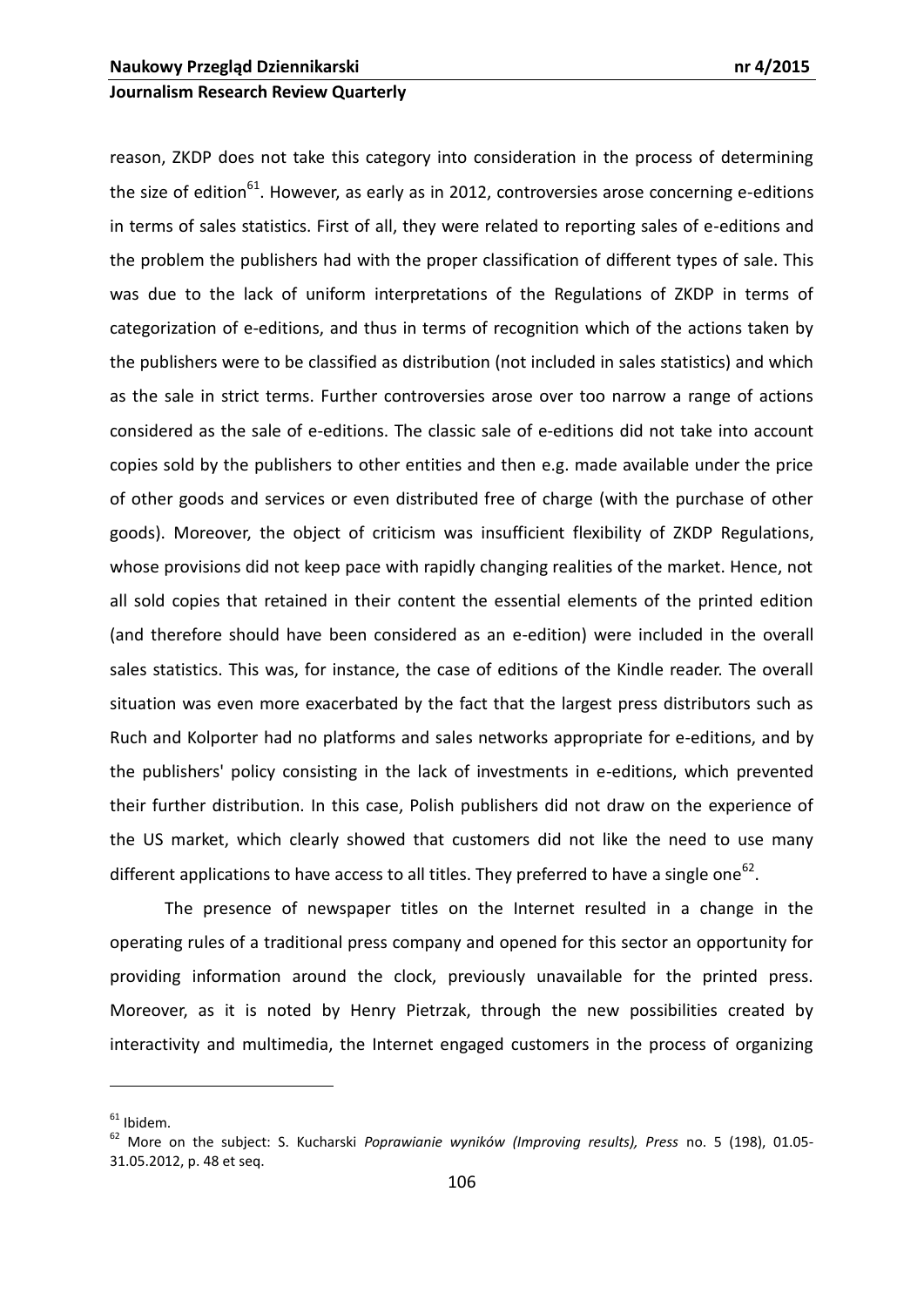## **Journalism Research Review Quarterly**

the information.<sup>63</sup> Furthermore, the functioning of the press in the network forced the publishers to take into consideration elements previously unknown to the world of the traditional press: the speed of edition of Internet services, a longer life cycle of publications on the Internet than on paper, the possibility of introducing multiple modifications and additions to published texts, differences in paste-up of websites and printed newspapers, the possibility for readers to post individual comments on the published information, multimedia, the possibility to create more freely a narrative with text, audio, graphic and animation elements, as well as a strictly informative nature of the Internet<sup>64</sup>. The very system of distribution has also changed. The development of e-editions and free access to them, determined generally by the access to the Internet, puts the distribution of the traditional press in a completely different light. A developed network of retail outlets and efficient logistics no longer guarantee maintaining a dominant position on the market by its current leaders such as Ruch or Kolporter. The introduction of the electronic distribution of newspapers by the publishers disrupts the existing balance of forces on the press market. These changes will occur faster and faster, and the traditional distribution will evolve, as it is indicated by Jan Kania, together with the changing press market, probably towards deep digitization.

#### **BIBLIOGRAPHY**

Bartkowski S., "Ruszyć "RUCH"", Gazeta Wyborcza nr 223, wydanie z dnia 07/03/1990, [http://www.archiwum.wyborcza.pl/Archiwum/1,0,6017908,19900307RP-](http://www.archiwum.wyborcza.pl/Archiwum/1,0,6017908,19900307RP-DGW,Ruszyc_RUCH,.html)[DGW,Ruszyc\\_RUCH,.html](http://www.archiwum.wyborcza.pl/Archiwum/1,0,6017908,19900307RP-DGW,Ruszyc_RUCH,.html) "Bezruch w "Ruchu"", Gazeta Wyborcza nr747, wydanie z dnia 29/11/1991, [http://www.archiwum.wyborcza.pl/Archiwum/1,0,6035196,19911129RP-](http://www.archiwum.wyborcza.pl/Archiwum/1,0,6035196,19911129RP-DGW,Bezruch_w_Ruchu,.html)[DGW,Bezruch\\_w\\_Ruchu,.html](http://www.archiwum.wyborcza.pl/Archiwum/1,0,6035196,19911129RP-DGW,Bezruch_w_Ruchu,.html)

<sup>63</sup>H. Pietrzak *Nowe podmioty w przestrzeni medialnej (New entities in the media space),* Wydawnictwo Uniwersytetu Rzeszowskiego, Rzeszów 2012, p. 164.

<sup>&</sup>lt;sup>64</sup> L. Olszański Dziennikarstwo internetow (Online journalism), Wydawnictwa Akademickie i Profesjonalne, Warsaw 2006, p. 14 et seq.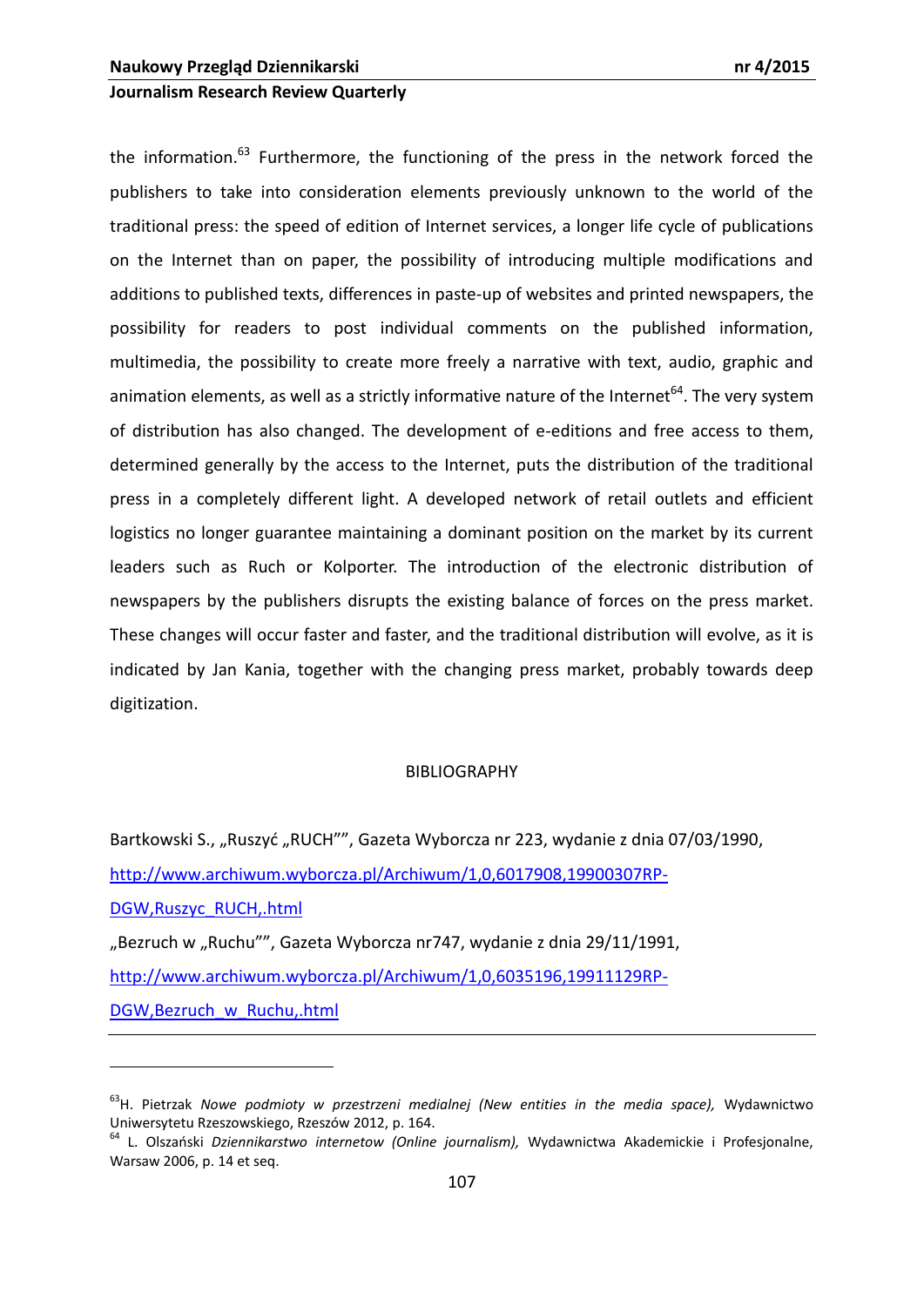Ciepłowska B, "Ludzie zejdźcie z drogi!", Gazeta Stołeczna nr 42, wydanie z dnia 19/02/1993,

http://www.archiwum.wyborcza.pl/Archiwum/1,0,11349,19930219WA-

DLO,Ludzie\_zejdzcie\_z\_drogi,.html

"Czy zamin", Gazeta Wyborcza nr 635, wydanie z dnia 18/07/1991, *Rocznik Bibligraficznopoznawczy*

[http://www.archiwum.wyborcza.pl/Archiwum/1,0,6060691,19910718RP-](http://www.archiwum.wyborcza.pl/Archiwum/1,0,6060691,19910718RP-DGW,Czy_zanim,.html)

[DGW,Czy\\_zanim,.html](http://www.archiwum.wyborcza.pl/Archiwum/1,0,6060691,19910718RP-DGW,Czy_zanim,.html)

Domagała- Pereira, K.,, Internauto: płać", Press nr 4(195) 01.04-30.04.2012.

Fikus D., Giełżyński W., "Rozparcelować molocha", Gazeta Wyborcza nr116, wydanie z dnia

18/10/1989, [http://www.archiwum.wyborcza.pl/Archiwum/1,0,6057196,19891018RP-](http://www.archiwum.wyborcza.pl/Archiwum/1,0,6057196,19891018RP-DGW,Rozparcelowac_molocha,.html)

[DGW,Rozparcelowac\\_molocha,.html](http://www.archiwum.wyborcza.pl/Archiwum/1,0,6057196,19891018RP-DGW,Rozparcelowac_molocha,.html)

Gluza R, "Adam Wojdyło odpowiada za rozwój Piano w Polsce",

[http://www.press.pl/newsy/internet/pokaz/46329,](http://www.press.pl/newsy/internet/pokaz/46329)

Kania J., "Wpływ zmian w kolportażu na sprzedaż dzienników i czasopism w Polsce", *Zeszyty Prasoznawcze*, nr 3-4 2008, Kraków 2008.

"Kolporter liderem rynku dystrybucji prasy, Ruch traci udział w rynku",

[http://www.wirtualnemedia.pl/artykul/kolporter](http://www.wirtualnemedia.pl/artykul/kolporter-liderem-rynku-dystrybucji-prasy-ruch-traci-udzial-w-rynku)-liderem-rynku-dystrybucji-prasy-ruch-traci[udzial](http://www.wirtualnemedia.pl/artykul/kolporter-liderem-rynku-dystrybucji-prasy-ruch-traci-udzial-w-rynku)-w-rynku

"Kolporter zyskuje, Ruch traci",http://www.press.pl/newsy/prasa/pokaz/39385,Kolporter-

zyskuje - Ruch-traci

Kołacz I., "Piano zmienia strategię", Press, nr 9(231) 01.09-30.09.2015.

"Koniec z RSW", Gazeta Wyborcza nr 263, wydanie z dnia

10/11/2001GOSPODARKA[.http://www.archiwum.wyborcza.pl/Archiwum/1,0,1584408,2001](http://www.archiwum.wyborcza.pl/Archiwum/1,0,1584408,20011110RP-DGW,KONIEC_Z_RSW,.html)

[1110RP-DGW,KONIEC\\_Z\\_RSW,.html](http://www.archiwum.wyborcza.pl/Archiwum/1,0,1584408,20011110RP-DGW,KONIEC_Z_RSW,.html)

"Koniec RSW", Gazeta Wyborcza nr234, wydanie z dnia 20/03/1990,

http://www.archiwum.wyborcza.pl/Archiwum/1,0,6018110,19900320RP-

DGW,KONIEC\_RSW,.html

[http://www.archiwum.wyborcza.pl/Archiwum/1,0,6060691,19910718RP](http://www.archiwum.wyborcza.pl/Archiwum/1,0,6060691,19910718RP-DGW,Czy_zanim,.html)-

[DGW,Czy\\_zanim,.html](http://www.archiwum.wyborcza.pl/Archiwum/1,0,6060691,19910718RP-DGW,Czy_zanim,.html)

Kopper G.G, Rutkiewicz I,.Schliep K, *"Media i dziennikarstwo w Polsce 1989-1995"* , Ośrodek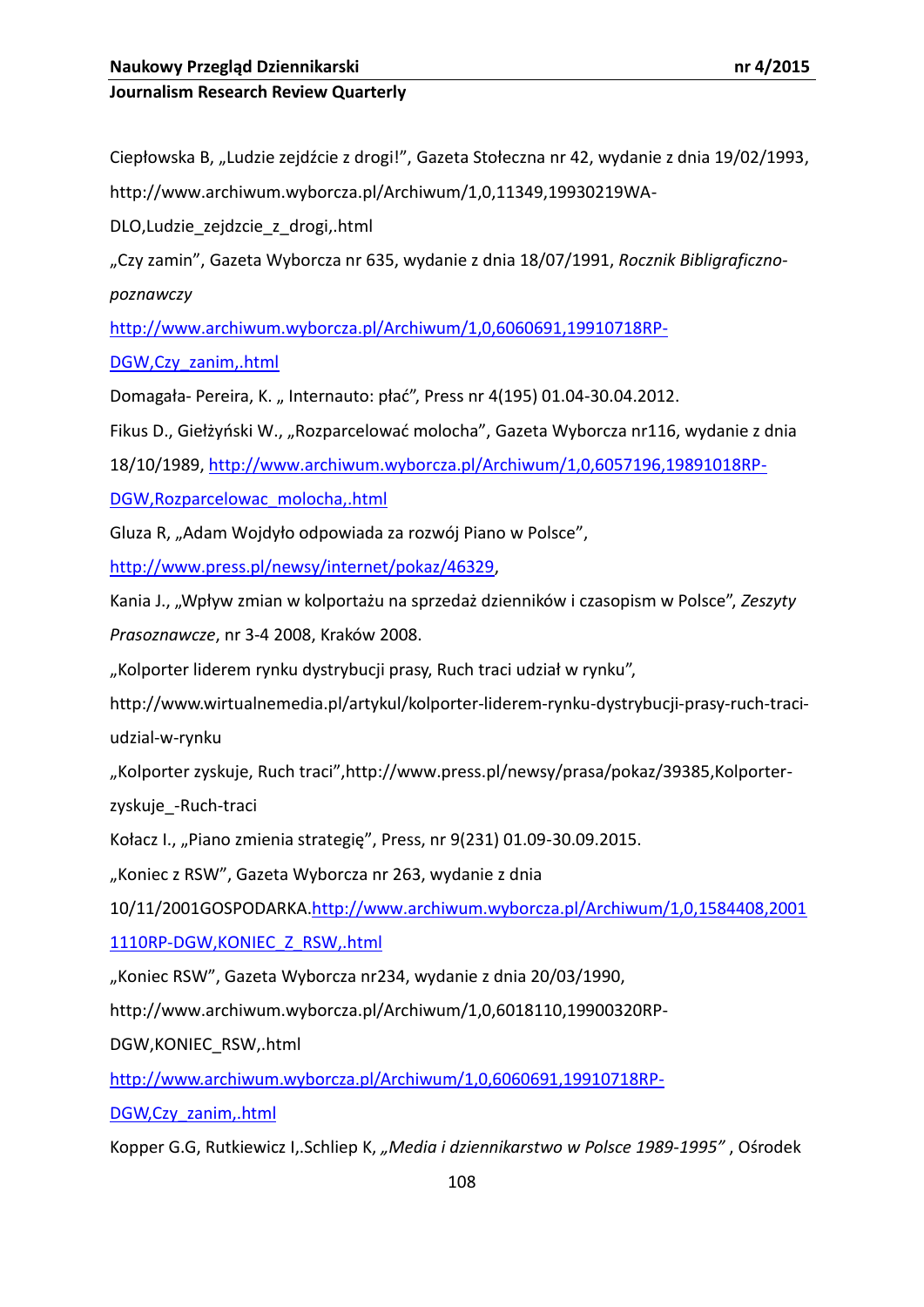Badań Prasoznawczych Uniwersytetu Jagiellońskiego, Kraków 1996.

Kopacz G., "Ściana płacy", Press nr 1(192) 1.01-31.01.2012.

Kozielski M, "Z czym na tablety", Press, nr 3(206) 01.01-31.03.2013.

Kucharski S., "Poprawianie wyników", Press nr 5 (198), 01.05-31.05.2012.

Leszkowski T., "Prasa na gruzach partyjnego koncernu. Likwidacja RSW "Prasa-Książka-Ruch",

[http://histmag.org/Prasa](http://histmag.org/Prasa-na-gruzy-partyjnego-koncernu.-Likwidacja-RSW-Prasa-Ksiazka-Ruch-8099)-na-gruzy-partyjnego-koncernu.-Likwidacja-RSW-Prasa-Ksiazka-

Ruch-[8099.](http://histmag.org/Prasa-na-gruzy-partyjnego-koncernu.-Likwidacja-RSW-Prasa-Ksiazka-Ruch-8099) Data odsłony: 08.03.2015.

Małuch A., "Płatność od metra", Press nr 1-2(216) 02.01-28.02.2014.

Mielczarek T., "Raport o śmierci polskich gazet", Warszawa 2012.

Mielczarek T., "Polskie gazety w cyfrowej sieci", Zeszyty Prasoznawcze, nr 1-2 (209-210), Kraków 2012.

"Nie "czy" tylko"jak"", Press nr 3(216), 01.03-31.03.2014.

"Piano Media łączy się z inną firmą od monetyzacji treści w Internecie- Press+"

[http://www.press.pl/newsy/internet/pokaz/46423,Piano](http://www.press.pl/newsy/internet/pokaz/46423,Piano-Media-laczy-sie-z-inna-firma-od%20monetyzacji-tresci-w-Internecie---Press_09.09.2014)-Media-laczy-sie-z-inna-firma-od

# [monetyzacji](http://www.press.pl/newsy/internet/pokaz/46423,Piano-Media-laczy-sie-z-inna-firma-od%20monetyzacji-tresci-w-Internecie---Press_09.09.2014)-tresci-w

Internecie---[Press\\_09.09.2014.](http://www.press.pl/newsy/internet/pokaz/46423,Piano-Media-laczy-sie-z-inna-firma-od%20monetyzacji-tresci-w-Internecie---Press_09.09.2014)

"Pierwsze takty Piano", Press nr10(201) 01.10-31.10.2012.

Pietrzak H., "Nowe podmioty w przestrzeni medialnej", Wydawnictwo Uniwersytetu Rzeszowskiego, Rzeszów 2012.

Pisarek W., Z. Bauer, E. Chudziński, K. Wolny-Zmorzyński (red.) "Słownik terminologii medialnej", UNIVERSITAS, Kraków 2006.

Przybylski J., "Cel: jeden procent", Press nr 9(200)01.09-30.09.2012.

Olszański L., "Dziennikarstwo internetowe", Wydawnictwa Akademickie i Profesjonalne, Warszawa 2006.

Regulamin kontroli nakładu i dystrybucji prasy zarejestrowanej w Związku Kontroli

Dystrybucji Prasy. Tekst jednolity obowiązujący od 1 stycznia 2005 roku, "Zasady ogólne",

[www.zkdp.pl](http://www.zkdp.pl/)

Siuda M.M, "Kolportaż oraz upowszechnianie prasy na Kielecczyźnie w latach 1945-1952, tom 2/13, Kielce 2010.

Stanuch S.M, "Druga młodość portali", Press nr 1-2 (225), 02.01-01.03.2015.